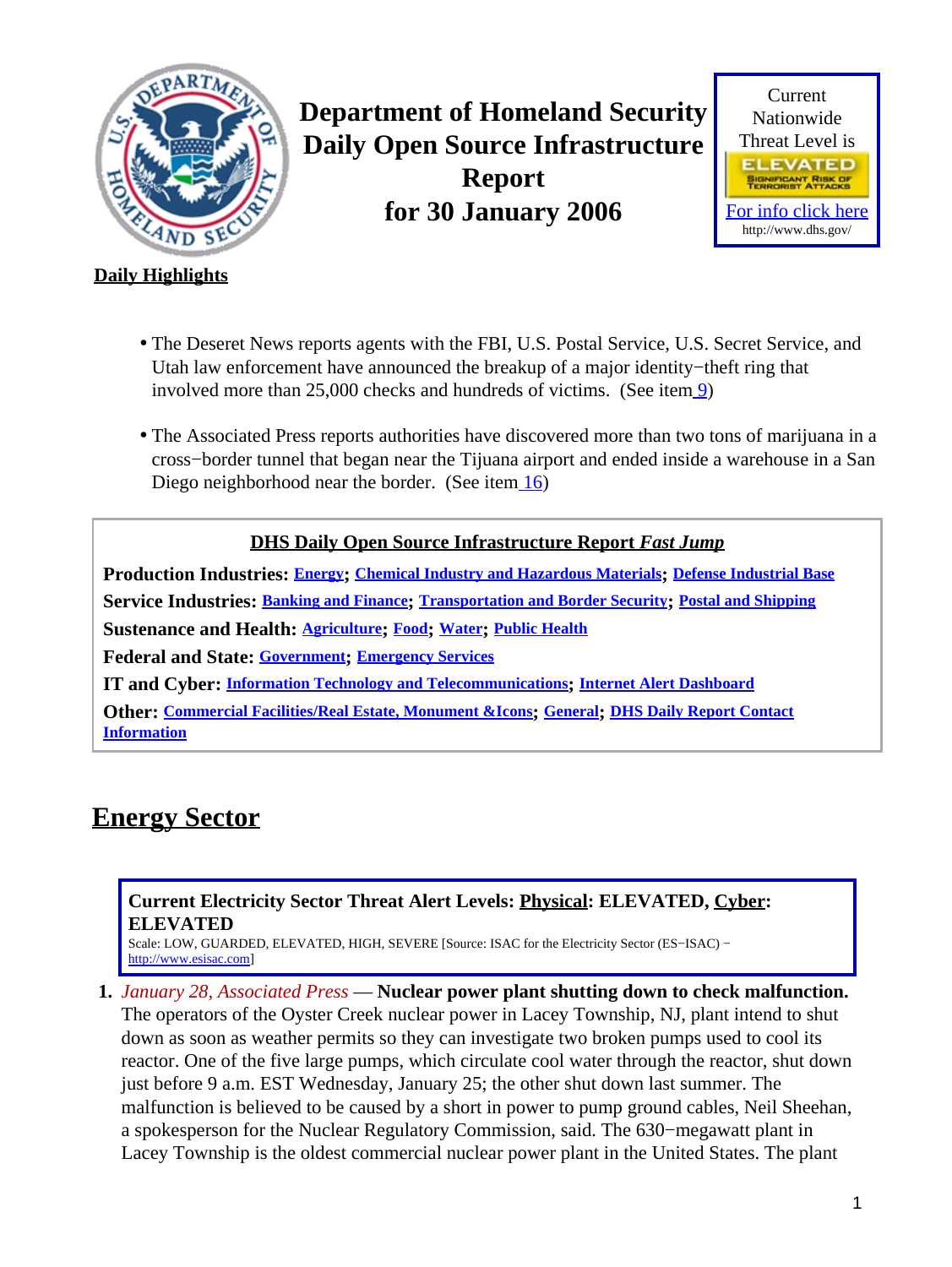can operate at full power with one pump inoperable, but with two down it was running at about 53 percent power last week. Pete Resler, a spokesperson for AmerGen, the energy company that operates Oyster Creek, said that he would not disclose when the plant is shutting down because it could impact energy market prices. Plant operators will slowly shut the plant down so that the discharge temperature drops by about one degree an hour. Source[: http://1010wins.com/topstories/local\\_story\\_028220413.html](http://1010wins.com/topstories/local_story_028220413.html)

- **2.** *January 28, Associated Press* — **Judge orders Aquila to tear down power plant.** A Cass County, MO, judge on Friday, January 27, gave utility Aquila Inc. until May 31 to begin tearing down a \$140 million power plant that went up last summer without county approval. Circuit Judge Joseph Dandurand also told the company to cease plant operation immediately. Dandurand rejected calls from Cass County attorneys that he order the power plant dismantled immediately. He said he was willing to give the Kansas City−based company time to ask the Missouri Public Service Commission to intervene and save the plant, built near Peculiar. The judge said he thought tearing down the plant would be wasteful, but he did admonish Aquila officials for what he called their "arrogance" and "disregard for the law." Aquila began operating the 315−megawatt South Harper power plant in June, saying a state−issued "certificate of need" meant it didn't need to receive zoning approvals from county officials. Source[: http://www.newstribune.com/articles/2006/01/28/news\\_state/01 28060042.txt](http://www.newstribune.com/articles/2006/01/28/news_state/0128060042.txt)
- **3.** *January 28, Agence France−Presse* — **OPEC sees no emergency in Iranian nuclear crisis.** The Organization of the Petroleum Exporting Countries (OPEC) sees no need to adopt emergency measures for oil production due to the crisis between Iran and the Western powers over Tehran's nuclear program, says OPEC's president, Edmund Daukoru. Speaking in Vienna, Austria ahead of an OPEC meeting, Daukoru said, "I don't want to treat the Iran case as some kind of emergency that would call for an emergency response." A key issue in talks between the 11 nations of the cartel will be Iran's call to cut production. Iran, the world's fourth largest oil producer, has warned of higher oil prices and threatened to suspend exports if the International Atomic Energy Agency, refers Iran to the UN Security Council for sanctions over its nuclear ambitions. Acting OPEC secretary general Mohammed Barkindo said that OPEC, which supplies more than a third of the world's oil, would pump more if Iran cuts its output. Oil markets are also jittery about growing instability in Nigeria with respect to attacks on foreign oil companies, which has crimped the No. 6 oil producer's production. Source[: http://news.yahoo.com/s/afp/20060128/bs\\_afp/opecenergyoilira n\\_060128205050](http://news.yahoo.com/s/afp/20060128/bs_afp/opecenergyoiliran_060128205050)
- **4.** *January 27, Rutland Herald (VT)* — **Towns agree to vote on nuclear escape planning.** Town meeting articles calling for increased evacuation readiness in case of a nuclear emergency will appear on the ballots in five towns near Vermont Yankee nuclear power plant this year. Residents in Brattleboro, Dummerston, Guilford, Halifax, and Marlboro will be asked if state legislators should appropriate more funds for local emergency planning, including increased shelter room, full siren alerts, and more evacuation drills. Members of Nuclear Free Vermont said they do not want to see a repeat of Federal Emergency Management Agency's slow and tepid response to Hurricane Katrina last fall. Entergy Vermont Nuclear, the parent company of Vermont Yankee, funds local evacuation planning. The questions calls on Vermont Emergency Management to secure shelter and decontamination units for the whole population within a 10−mile radius of Vermont Yankee, and not 20 percent as it does now. It also asks for emergency sirens, phone warning systems and evacuation drills for schools, hospitals and elder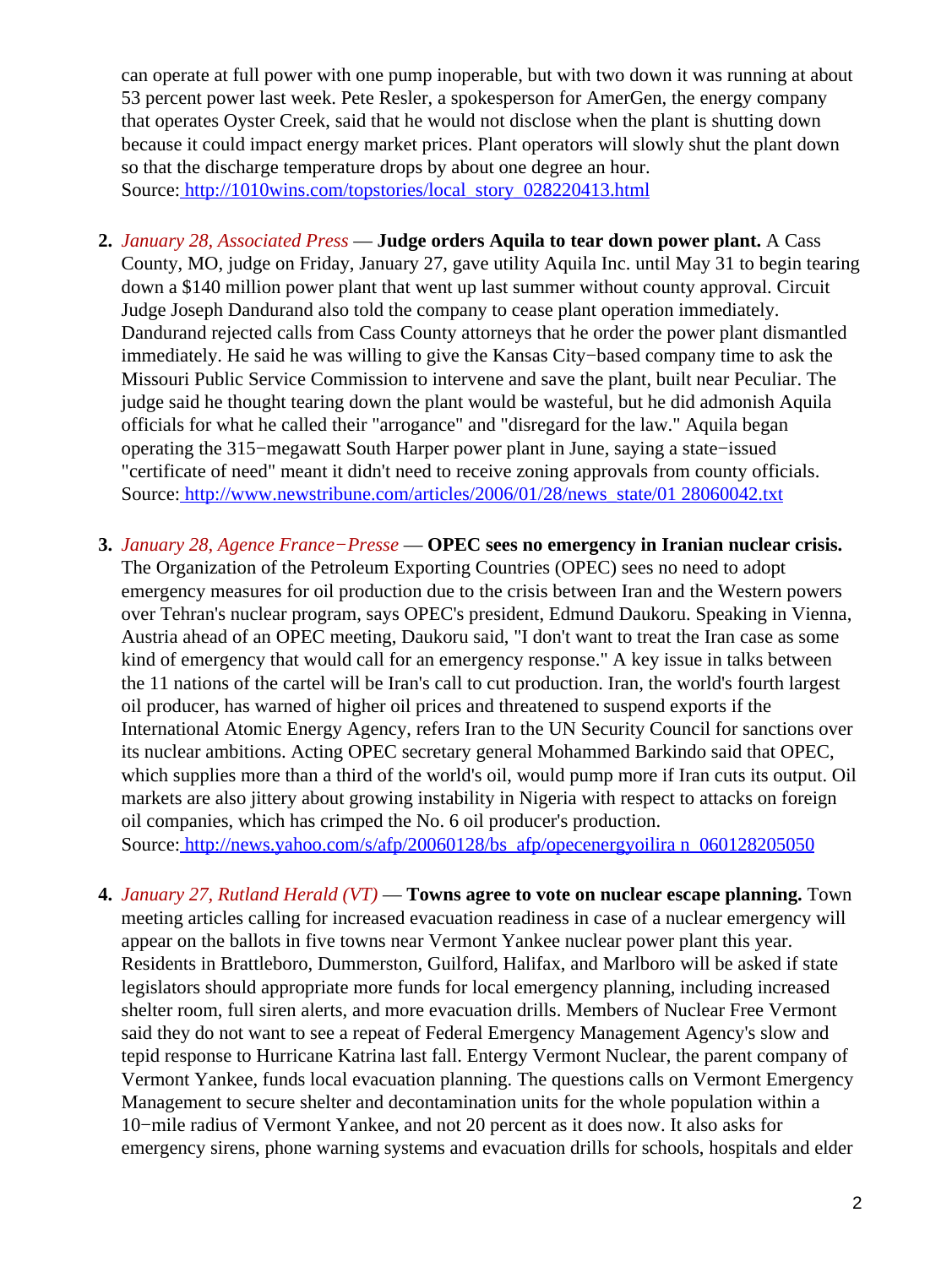and child−care facilities in the zone. Barbara Farr, the director of Vermont Emergency Management, said "We don't plan just for the evacuation of 20 percent of the people...That's the amount that is expected to evacuate to the designated center." Source[: http://www.rutlandherald.com/apps/pbcs.dll/article?AID=/2006](http://www.rutlandherald.com/apps/pbcs.dll/article?AID=/20060127/NEWS/601270352/1003) [0127/NEWS/601270352/1003](http://www.rutlandherald.com/apps/pbcs.dll/article?AID=/20060127/NEWS/601270352/1003)

**5.** *January 26, National Public Radio* — **Study backs ethanol as gasoline substitute.** About one out of every 40 cars and trucks in the U.S. can now run on a commercial mix of gasoline and ethanol. But does ethanol really reduce dependence on other forms of energy, such as oil or coal? CITGO gas station manager Wang Kan who sells E85 fuel −− 85 percent ethanol and 15 percent gas −− in Annapolis, MD, says when gas prices were high last year, 10 times as many people bought ethanol. Did that switch reduce America's consumption of oil and other fuels? It all depends on how you add up the amount of energy needed to make ethanol. Dan Kammen, a physicist and energy expert at the University of California at Berkeley, asks "Do you include the energy to build the factory, the tractors?...it boils down to a critical thing: Do we do better from a national security perspective...by burning gasoline or by growing a biofuel and putting that in our tank?" Kammen and his colleagues at Berkeley think the nation does benefit from using biofuels. However, David Pimentel, an agriculture scientist at Cornell University, disagrees. He says it takes 70 percent more energy to make gallon of ethanol than it gives off. Study[: http://www.sciencemag.org/cgi/content/full/311/5760/506](http://www.sciencemag.org/cgi/content/full/311/5760/506) Source[: http://www.npr.org/templates/story/story.php?storyId=5173420 &ft=1&f=1007](http://www.npr.org/templates/story/story.php?storyId=5173420&ft=1&f=1007)

[[Return to top](#page-0-1)]

# <span id="page-2-0"></span>**Chemical Industry and Hazardous Materials Sector**

Nothing to report. [[Return to top](#page-0-1)]

# <span id="page-2-1"></span>**Defense Industrial Base Sector**

**6.** *January 27, Aviation Week* — **Supplemental favors Army again, analysts say.** The recently passed \$50 billion U.S. military supplemental legislation will continue to provide incremental growth to the overall defense budget and top−line for defense contractors, especially companies with heavy exposure to the Army, according to Peter Arment of JSA Research Inc. The Army continues to receive strong supplemental funds, with 63 percent of the total supplemental, he said Wednesday, January 25. More than \$9 billion of the supplemental has been allocated to procurement, with 49 percent going to the Army. Specifically for the Army, \$860 million is being allocated for tracked combat vehicles and related weapons and \$273 million for ammunition, likely small caliber, while \$232 million goes to Army aircraft, probably mostly helicopters, Arment said. James McAleese of McAleese & Associates PC believes the Army will continue to receive "strong" funding in the next supplemental spending request this spring. McAleese said he expects the spring request to be for \$50 billion. According to McAleese, the Navy received almost 13 percent of the last supplemental while the Air Force received six percent. Supplemental funds across the Department of Defense account for 18 percent of the total. His calculations do not include military construction and research, development, testing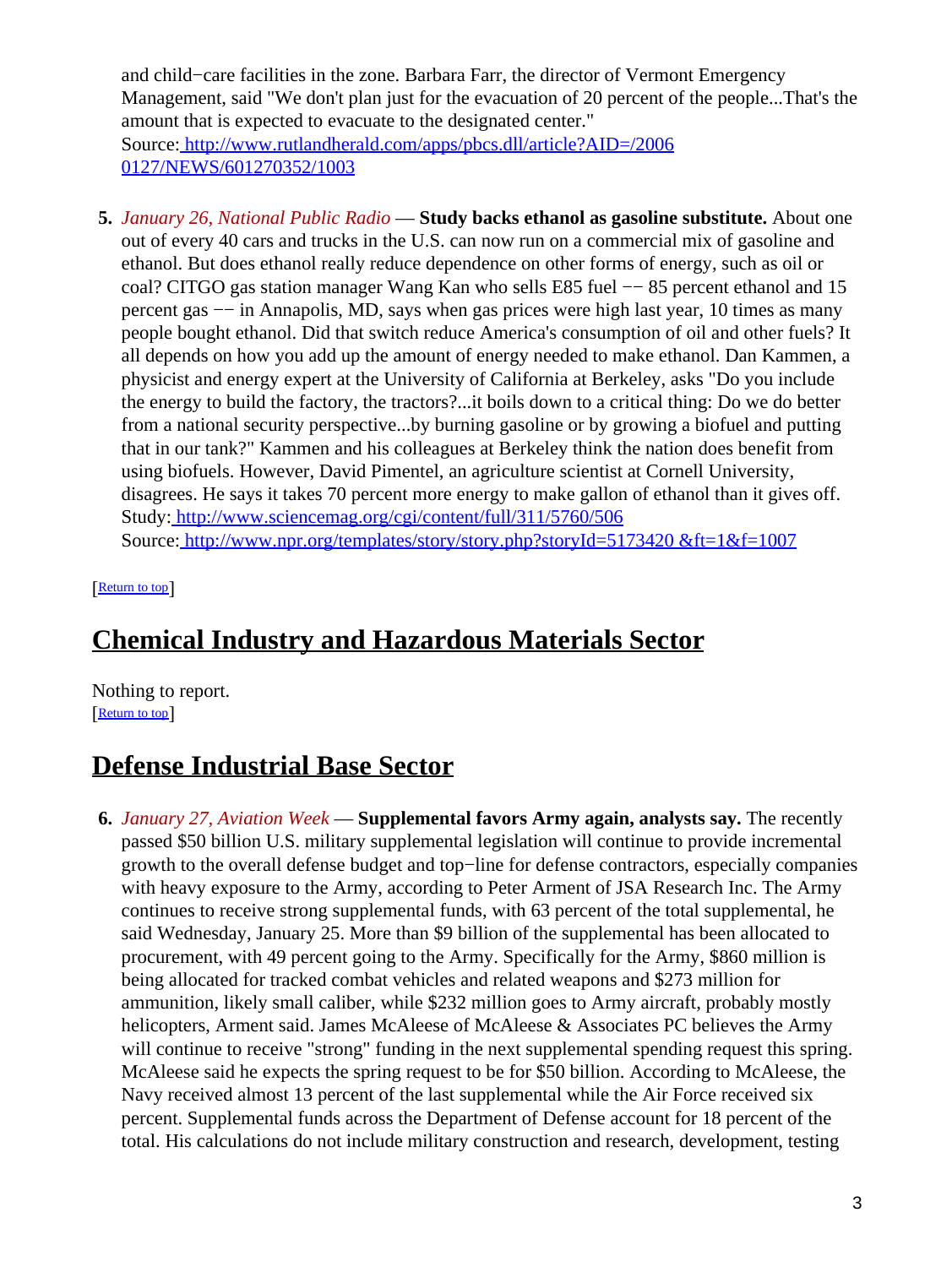and evaluation allocations. Source[: http://www.aviationnow.com/avnow/news/channel\\_aerospacedaily](http://www.aviationnow.com/avnow/news/channel_aerospacedaily_story.jsp?id=news/ARM01276.xml) [\\_story.jsp?id=news/ARM01276.xml](http://www.aviationnow.com/avnow/news/channel_aerospacedaily_story.jsp?id=news/ARM01276.xml)

**7.** *January 27, Seattle Times (WA)* — **Pentagon tanker study leaves time frame in air.** After a year's wait, the Pentagon's study on options for replacing the Air Force's aging refueling tankers was presented in several closed briefings Thursday, January 26, to select members of Congress. The good news, said Rep. Norm Dicks (D−WA) was that it focuses on adapting medium−to−large commercial planes, opening the door for Boeing and Airbus to compete for the Pentagon project. But a new tanker contract could still be months away. "The study made no definitive conclusions about the timing of the tanker replacement, because it was primarily an analysis of cost−effectiveness," said Dicks in a news release. Researched largely by the Rand Corp., the Pentagon study narrowed the possibilities to six airframes: Boeing's 767, 777, 787 and 747, as well as the Airbus 330 and 340. Dicks said it did not specifically suggest a combination tanker−cargo plane or a tanker−only aircraft. The study, called the Analysis of Alternatives, recommends the Pentagon weigh other factors besides economics to determine how quickly to solicit bids, he said. This was important, said Dicks, a member of the House Defense Appropriations Committee and a strong supporter of Boeing. The average age of the existing tankers is 45 years, he said.

Source[: http://seattletimes.nwsource.com/html/businesstechnology/200](http://seattletimes.nwsource.com/html/businesstechnology/2002765131_boeingtanker27.html) [2765131\\_boeingtanker27.html](http://seattletimes.nwsource.com/html/businesstechnology/2002765131_boeingtanker27.html)

### **8.** *January 26, Defense News* — **Lockheed, Boeing, Northrop top Pentagon's 2005**

**Contractors Report.** The Pentagon let out contracts worth \$270 billion during the financial year 2005, about \$39 billion more than in 2004, according to the Department of Defense's annual Top Contractors Report, released Thursday, January 26. Lockheed Martin continued to be the largest Pentagon contractor, bagging \$19.4 billion worth of business, followed by Boeing with \$18.3 billion and Northrop Grumman with \$13.5 billion. The top three positions remained unchanged from the previous year. But UK−based BAE Systems −− including its U.S. arm, BAE Systems North America –– moved up from the 12th spot in 2004 to No. 7 in 2005, mostly on the strength of the company's acquisition of United Defense Industries, the U.S. land armaments maker whose products include Bradley fighting vehicles and 155mm field artillery. BAE's Pentagon contracts added up to \$5.6 billion in 2005. The Pentagon spent most of its contract dollars −− about \$126 billion −− buying "supplies" or weapon systems, about \$105 billion on "other services" and \$37 billion on research and development activities. Source[: http://www.defensenews.com/story.php?F=1493801&C=america](http://www.defensenews.com/story.php?F=1493801&C=america)

#### [[Return to top](#page-0-1)]

### <span id="page-3-1"></span>**Banking and Finance Sector**

<span id="page-3-0"></span>**9.** *January 28, Deseret News (UT)* — **Six arrested in breakup of identity theft ring.** Federal agents have announced the breakup of what they call a major identity−theft ring that involved more than 25,000 checks and hundreds of victims. Agents with the FBI, U.S. Postal Service, U.S. Secret Service, and local law enforcement said the check−fraud ring was driven by the need to buy methamphetamine for its drug−addicted members. During a press conference Friday, January 27, U.S. District Attorney for Utah Paul Warner announced the indictment of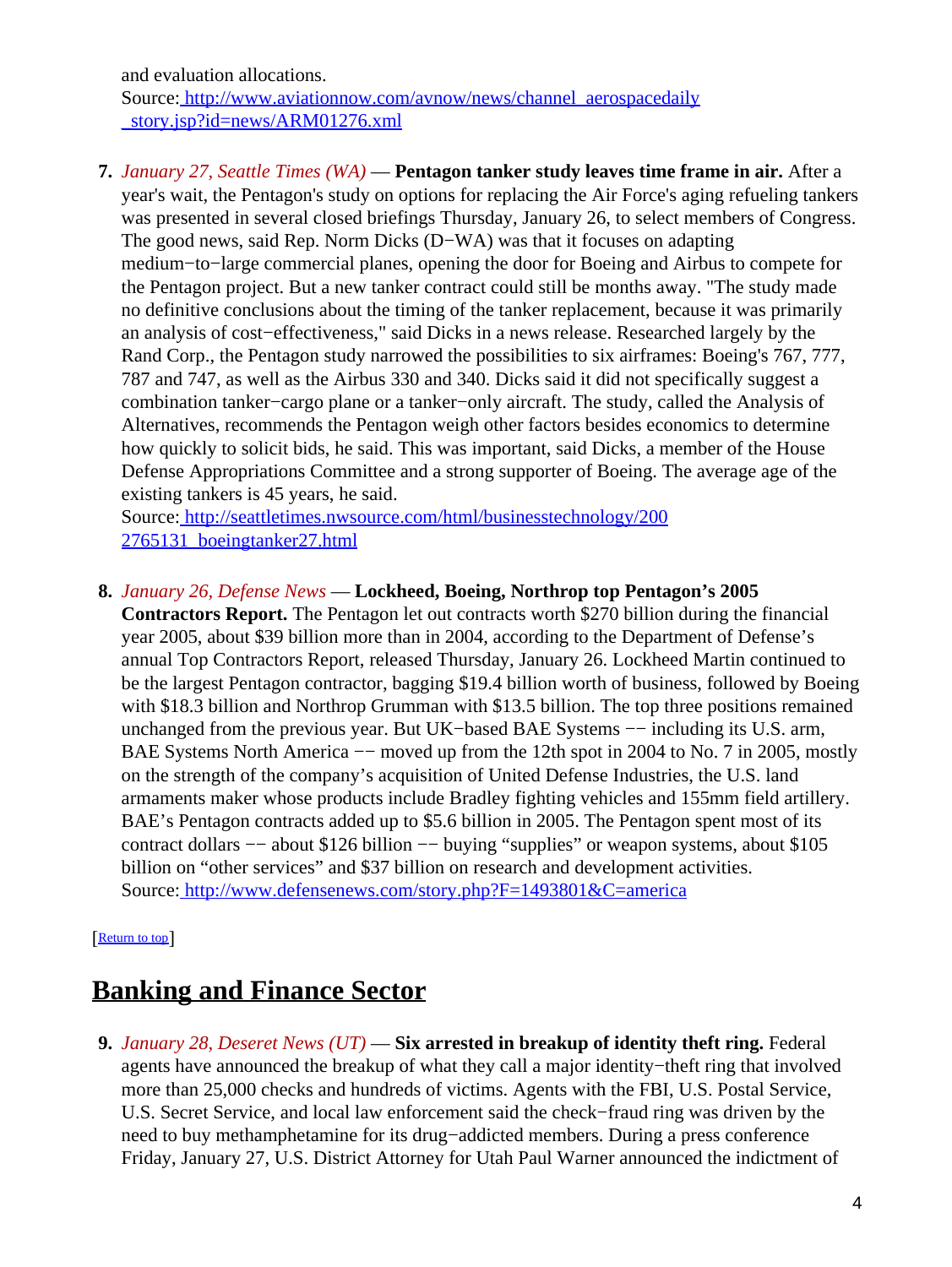six Salt Lake City residents who are accused of running a counterfeit check−cashing ring that resulted in more than \$375,000 in losses. "We're really striking at the heart of a major operation here in Utah," Warner said. Salt Lake FBI Special Agent−in−Charge Tim Fuhrman said the group created fake identification and checks and used a network of runners to cash those checks at various local banks and credit unions. Agents said that some members of the ring had ties to local white supremacist organizations, but their common goal was to feed their methamphetamine addictions. The group faces federal felony charges, including conspiracies to commit identity fraud, bank fraud, racketeering, and aggravated identity theft. Source[: http://deseretnews.com/dn/view/0,1249,635179848,00.html](http://deseretnews.com/dn/view/0,1249,635179848,00.html)

- **10.** *January 28, Duluth News Tribune (MN)* — **Stolen computer contained 12,000 students' personal information.** The College of St. Scholastica in Duluth, MN, is warning about 12,000 current and former students that they could be the victims of identity theft. The warning comes after the theft and recovery of a computer that once contained data files with names and Social Security numbers. The college notified students, faculty, and staff members of the theft via e−mail Friday morning, January 27. It also mailed letters to past students. Patrick Flattery, vice president for finance, wrote in the letter, "We have no evidence that would lead us to believe any personal information was retrieved or used inappropriately...However, between the time of the theft and the computer's recovery, an unauthorized individual could have accessed your personal information." The computer was taken from a locked office in the college's Information Technology Department on or shortly before Saturday, December 24. It was recovered Thursday, December 29. "A suspect has admitted to the theft and denies retrieving or making use of any personal data on the computer," college spokesperson Bob Ashenmacher said. "However, it's possible someone could have accessed the information." Source[: http://www.duluthsuperior.com/mld/duluthsuperior/news/local/](http://www.duluthsuperior.com/mld/duluthsuperior/news/local/13734979.htm?source=rss&channel=duluthsuperior_local) [13734979.htm?source=rss&channel=duluthsuperior\\_local](http://www.duluthsuperior.com/mld/duluthsuperior/news/local/13734979.htm?source=rss&channel=duluthsuperior_local)
- **11.** *January 27, Financial Times (UK)* — **FBI chief urges sharing of information to combat hackers.** The director of the FBI, Robert Mueller, has urged the world's law enforcement agencies to introduce a rapid system of exchanging information to battle computer security breaches and fraud. A survey by Swiss Re, a reinsurance group, showed that companies across the developed world rank computer−based risks as their main concern, well ahead of other worries such as corporate governance and natural disasters. Law enforcement agencies across the world struggle to track down and punish criminals whose use of the Internet means they often have a global reach. Yet card operators are proving increasingly successful at limiting the amount of fraudulent activity. Christopher Rodrigues, chief executive of Visa International, said the amounts lost to fraud on Visa's network had fallen to seven cents out of every \$1,000 spent, down from 14 cents in the past several years. However, the growth in credit card transactions had prompted the absolute level of losses to increase. Rodrigues said fraud and identity theft had been exacerbated by the growth of electronic commerce, which meant consumers relied on banks and retailers to keep their information safe. Most banks have a regulatory obligation to look after data, but these regulations do not extend to retailers. Source[: http://news.ft.com/cms/s/015645c4−8ed9−11da−b752−0000779e234 0.html](http://news.ft.com/cms/s/015645c4-8ed9-11da-b752-0000779e2340.html)
- **12.** *January 26, KIROTV−7 (WA)* — **Alleged Washington identity theft ring discovered.** A couple has been accused of running a \$1 million identity theft ring near Tacoma, WA. The couple allegedly used South Sound, WA teens to steal as much as \$1 million from more than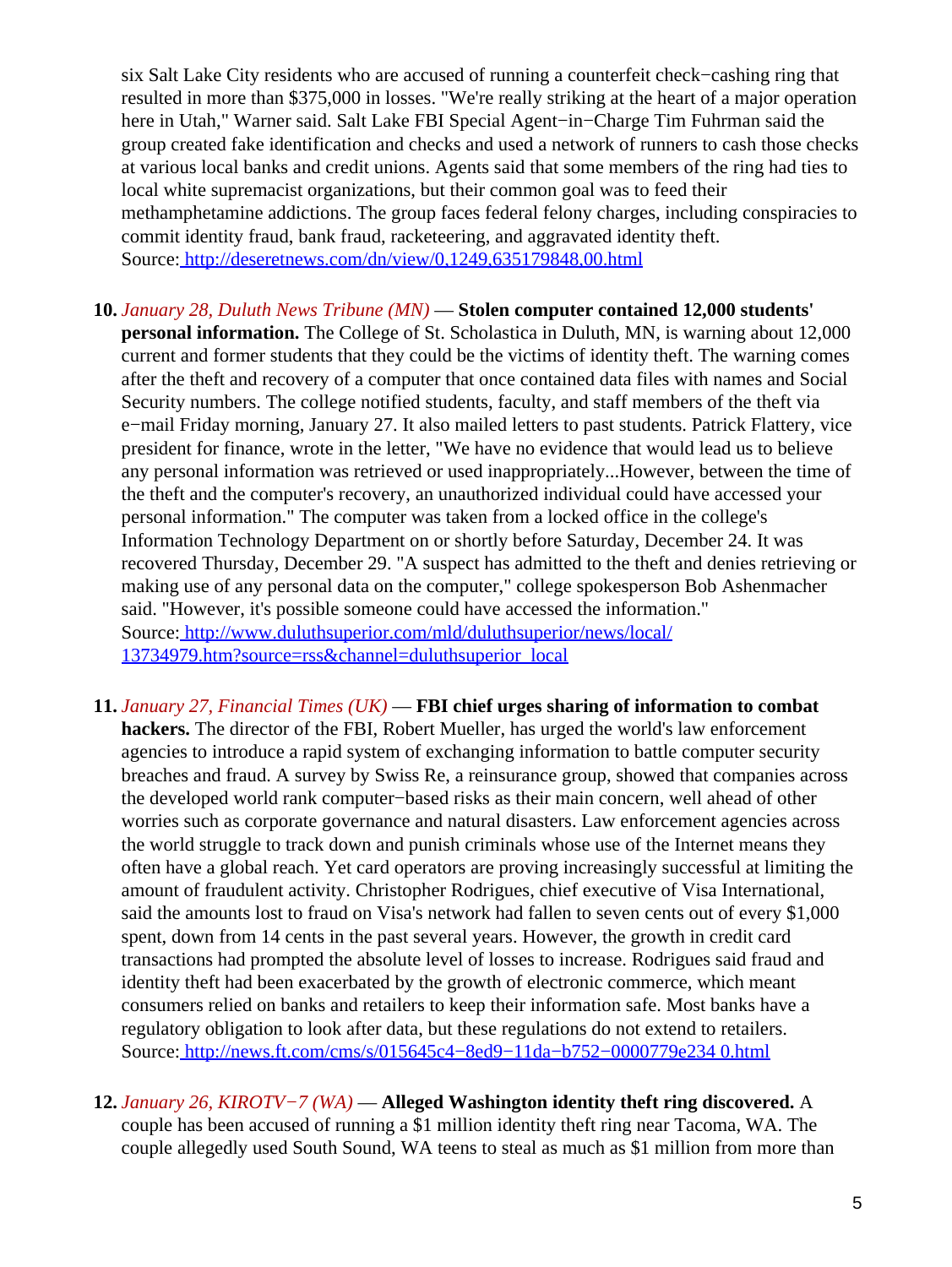100 bank and credit union customers. Some of the teens sold their parents' checking account numbers to the ring. Those parents lost as much as \$20,000. The News Tribune of Tacoma said investigators believe the ring has been operating since 2002, and is among the most sophisticated they have seen, said deputy prosecuting attorney Lisa Wagner. She said, "They were generating false checks and ID cards...They had to have knowledge of the banking system and how to create checks." Detective Glenda Nissen said charges against three others are pending and another four to six people may face charges.

Source[: http://www.kirotv.com/news/6471128/detail.html?rss=sea&psp=n ews](http://www.kirotv.com/news/6471128/detail.html?rss=sea&psp=news)

[[Return to top](#page-0-1)]

# <span id="page-5-0"></span>**Transportation and Border Security Sector**

**13.** *January 28, New York Times* — **After crash, safety board warns pilots on reversers.** Giving a strong indication of why a Southwest Airlines plane ran off the end of a runway at Midway Airport in Chicago on December 8, plowed through a fence and killed a boy in a passing car, the National Transportation Safety Board said Friday, January 27, that pilots should never assume the successful use of their thrust reversers, which are used after touchdown to turn around the jet blast and slow the plane. Airline dispatchers, who plan and monitor flights, make sure before departure that planes will be able to land safely at their destinations and are not allowed to assume that the thrust reversers will work. En route, when pilots know the weather at their destination and which runway they will be using, they usually perform a second calculation. Southwest pilots carry laptops that run Boeing software to calculate stopping distance. The union for Southwest pilots sent its members a letter on Monday, January 23, recommending that they trick the laptop by listing the thrust reversers as broken when calculating stopping distance. The board made an urgent recommendation to the Federal Aviation Administration to forbid pilots to take the thrust reversers into account when calculating stopping distance.

Source[: http://www.nytimes.com/2006/01/28/national/28crash.html?\\_r=1 &pagewanted=all](http://www.nytimes.com/2006/01/28/national/28crash.html?_r=1&pagewanted=all)

**14.** *January 27, Courier−Journal (KY)* — **Barge leaking diesel, asphalt; Ohio River closed to commercial traffic.** A barge was lodged against the Kentucky & Indiana (K & I) Railroad Bridge Thursday night, January 26, leaking hot asphalt and diesel fuel into the Ohio River. Authorities said the situation was unstable throughout the night. The river was closed to commercial traffic Thursday night until the situation was resolved. It was one of three barges that broke loose from their tow Thursday afternoon near McAlpine Locks, with two going over the dam's spillway. The Sherman Minton Bridge was closed briefly about 7:30 p.m. EST, after the leaking barge shifted, prompting fears it might smash into the bridge's supports if it got past the K & I Railroad Bridge. But the U.S. Coast Guard reopened the Sherman Minton minutes later, when it appeared the barge was sinking. Tests showed the concentration of diesel to be one part per million. Levels would have to reach 200 or 300 parts per million to cause health concerns, Dr. Matt Zahn, medical director of the Louisville Metro Health Department. The barge carried 15,000 gallons of diesel fuel used to power heaters that keep the asphalt at a constant liquid temperature.

Source[: http://www.courier−journal.com/apps/pbcs.dll/article?AID=/20](http://www.courier-journal.com/apps/pbcs.dll/article?AID=/20060127/NEWS01/601270457/1008/NEWS01) [060127/NEWS01/601270457/1008/NEWS01](http://www.courier-journal.com/apps/pbcs.dll/article?AID=/20060127/NEWS01/601270457/1008/NEWS01)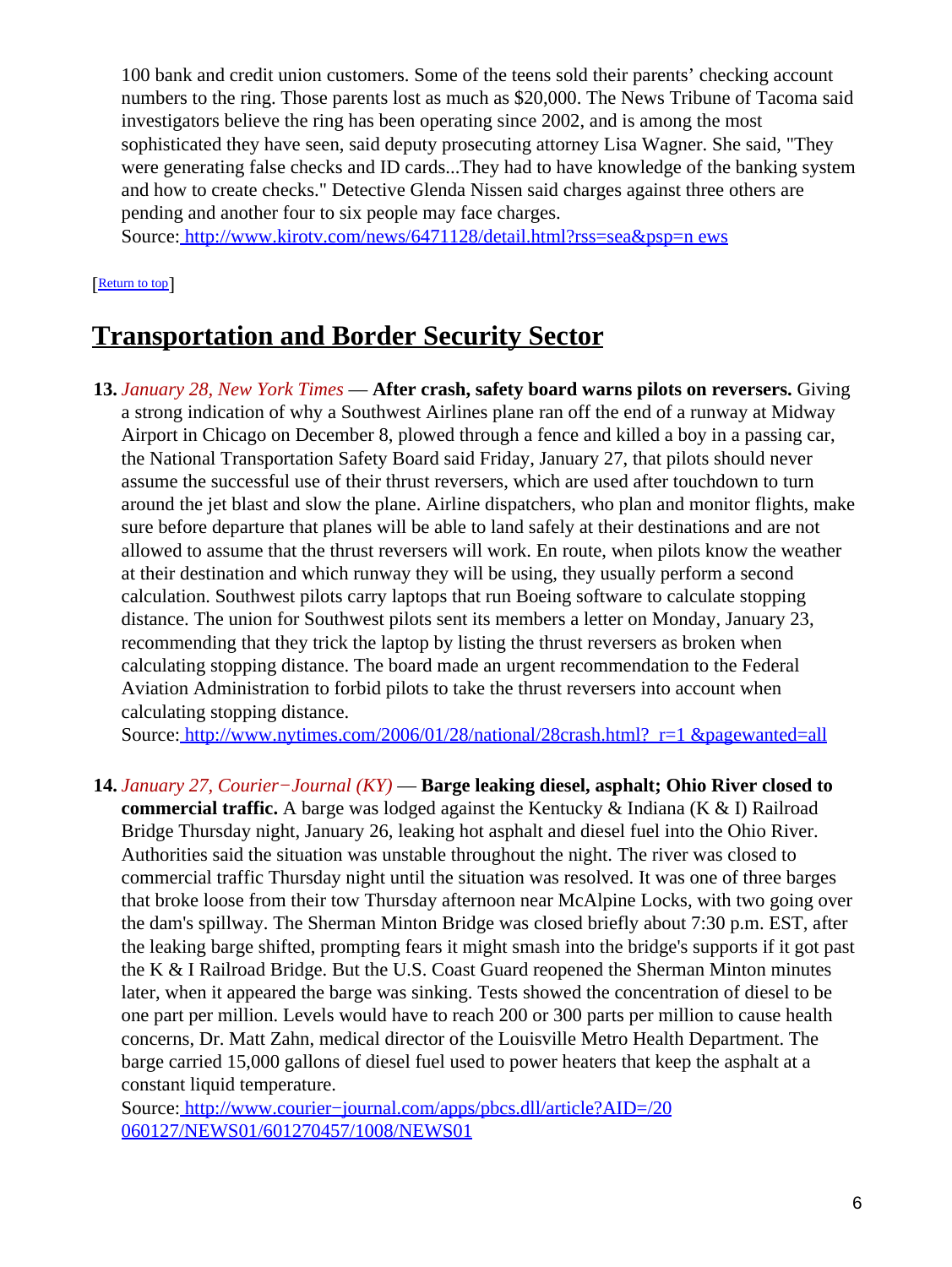**15.** *January 27, Washington Post* — **United to take Dulles gates.** United Airlines has a deal with defunct Independence Air to take over the 35 gates that Independence leased in Washington Dulles International Airport's Concourse A, which is used for short commuter flights. The \$4.3 million agreement would further United's planned expansion in the Washington, DC market, enabling the Elk Grove Township, IL−based carrier to feed more passengers from commuter flights onto longer−haul West Coast and international flights. The deal is subject to approval by the U.S. Bankruptcy Court in Delaware. UAL Corp. Chairman Glenn F. Tilton said this week that he plans to make United's East Coast hub at Dulles a major gateway to Europe, Latin America and South Africa. United also is lining up partners: It recently signed a code−sharing agreement with South African Airways, which operates a one−stop flight from Dulles to Johannesburg. United's bid for the new gates came in an auction Flyi is holding for its assets. Independence stopped flying on January 5, citing record fuel prices and unrelenting competition, including that from United.

Source[: http://www.washingtonpost.com/wp−dyn/content/article/2006/01](http://www.washingtonpost.com/wp-dyn/content/article/2006/01/26/AR2006012602004.html?sub=AR) [/26/AR2006012602004.html?sub=AR](http://www.washingtonpost.com/wp-dyn/content/article/2006/01/26/AR2006012602004.html?sub=AR)

<span id="page-6-0"></span>**16.** *January 26, Associated Press* — **Two tons of marijuana found in cross−border tunnel.** Authorities said they discovered more than two tons of marijuana in a cross−border tunnel that began near the Tijuana airport and ended inside a warehouse on the U.S. side. The 2,400−foot long passageway is longer than most of the 21 cross−border tunnels that have been discovered since authorities began keeping track after the September 11 attacks, U.S. Immigration and Customs Enforcement officials said. John Fernandes, special agent in charge of the Drug Enforcement Administration's San Diego office, said he suspected the tunnel was the work of Tijuana's Arellano−Felix drug smuggling syndicate or another well−known drug cartel. The tunnel's discovery prompted the U.S. Attorney's office in San Diego to open a criminal investigation, said Lauren Mack, a spokesperson for U.S. Immigration and Customs Enforcement. The tunnel exited into a large, two−story white cinderblock warehouse in an industrial San Diego neighborhood near the border. Mexican authorities found the entrance about 100 yards south of the border on Tuesday, January 24, and officers on the U.S. side found the exit Wednesday, January 25. The tunnel was about five feet wide and high enough for an adult to stand inside, had a cement floor, and lights mounted on one of the hard soil walls. Source[: http://www.usatoday.com/news/nation/2006−01−26−drug−tunnel\\_x .htm](http://www.usatoday.com/news/nation/2006-01-26-drug-tunnel_x.htm)

[[Return to top](#page-0-1)]

# <span id="page-6-1"></span>**Postal and Shipping Sector**

Nothing to report. [[Return to top](#page-0-1)]

# <span id="page-6-2"></span>**Agriculture Sector**

**17.** *January 29, Associated Press* — **Brucellosis testing, elk slaughter to start.** The Wyoming Department of Game and Fish expects to trap elk at the Muddy Creek feedground near Pinedale on Sunday, January 29, for its test−and−slaughter program aimed at reducing brucellosis. The department will capture as many as 300 elk to test the females for brucellosis. Those that test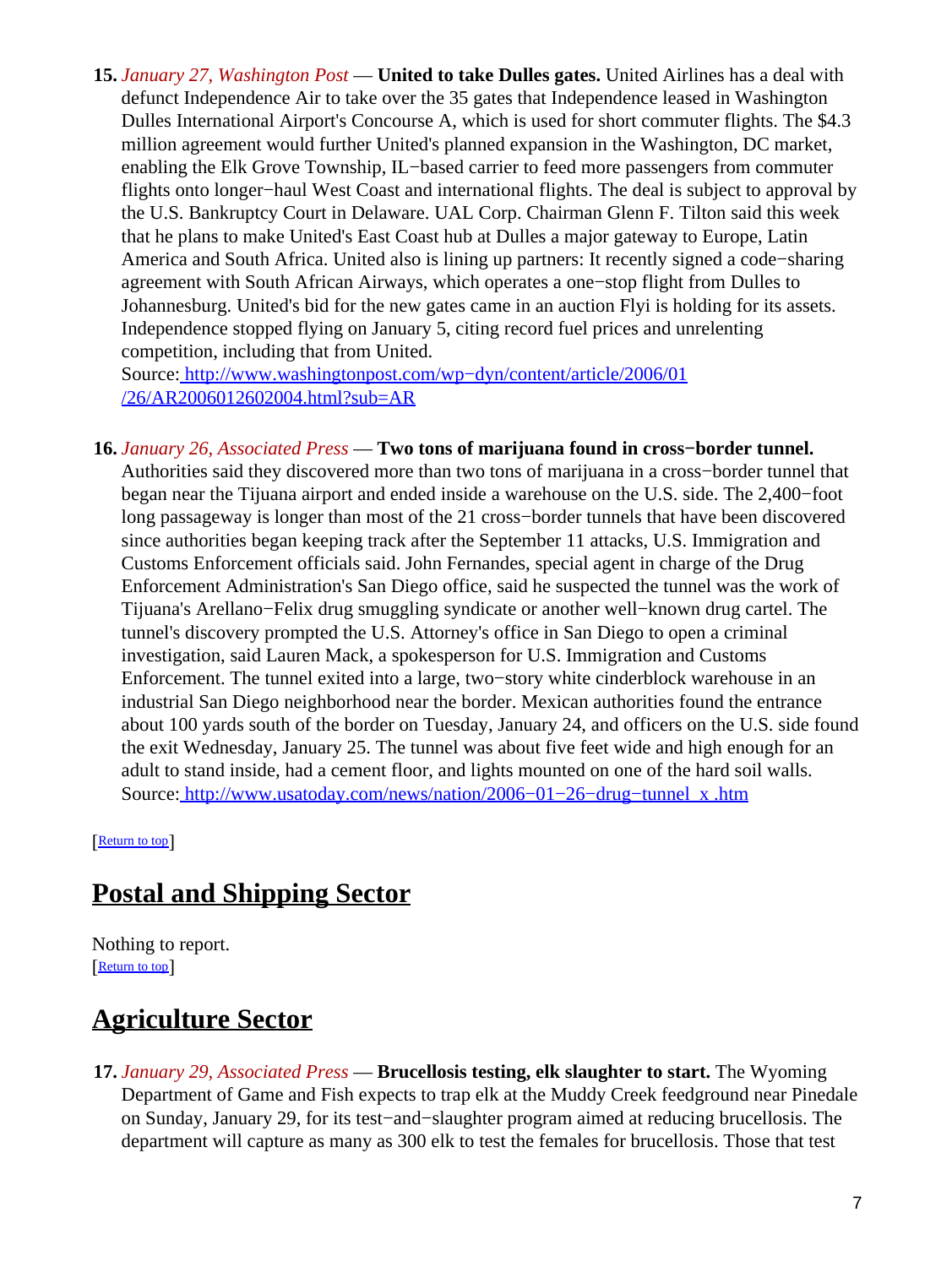positive will be slaughtered. Eric Keszler, a spokesperson for the Wyoming Game and Fish Department, said Saturday, January 28, the trapping will occur early Sunday. The department has built a large enclosure in the area. Governor Dave Freudenthal's Brucellosis Coordination Team has recommended the test−and−slaughter program as part of its plan to regain Wyoming's brucellosis−free status. Without that status, cattle exported from the state must undergo costly testing requirements. Brucellosis, a bacterial disease, can cause pregnant elk, cattle, and bison to abort their fetuses. Wyoming lost its brucellosis−free status after a cattle herd near Pinedale and other cattle herds in western Wyoming tested positive for the disease in 2003 and 2004.

Source[: http://www.billingsgazette.com/index.php?id=1&display=rednew](http://www.billingsgazette.com/index.php?id=1&display=rednews/2006/01/29/build/wyoming/65-elk.inc) [s/2006/01/29/build/wyoming/65−elk.inc](http://www.billingsgazette.com/index.php?id=1&display=rednews/2006/01/29/build/wyoming/65-elk.inc)

**18.** *January 26, Daily Sentinel (CO)* — **Deer hit by outbreak of conjunctivitis.** An outbreak of conjunctivitis in deer herds in northwest Colorado has resulted in nearly 100 deer being killed by the Colorado Division of Wildlife. Conjunctivitis, commonly known as pinkeye, is a highly infectious disease found occasionally in wildlife, domestic livestock, and humans. However, in the latter two species the disease can be spotted early and treated successfully. When pinkeye hits wildlife, however, it's often not noticed until it's too advanced to treat. "This time of year, the deer are typically concentrated in remote areas where people can't see them," said Bill deVergie, Meeker area manager for the Division of Wildlife. "We really don't know how widespread it is in those areas we are experiencing it." Field officers have killed more than 75 conjunctivitis−infected deer this winter, 80 percent of them young bucks, deVergie said. Source[: http://www.gjsentinel.com/news/content/news/stories/2006/01/](http://www.gjsentinel.com/news/content/news/stories/2006/01/26/1_27_Deer_pinkeye.html) [26/1\\_27\\_Deer\\_pinkeye.html](http://www.gjsentinel.com/news/content/news/stories/2006/01/26/1_27_Deer_pinkeye.html)

[[Return to top](#page-0-1)]

# <span id="page-7-0"></span>**Food Sector**

**19.** *January 27, Animal and Plant Health Inspection Service* — **Argentina added to list of regions considered free of exotic Newcastle disease.** The U.S. Department of Agriculture's Animal and Plant Health Inspection Service (APHIS) is amending import regulations regarding live poultry and poultry products to add Argentina to the list of regions considered free of exotic Newcastle disease (END). The requirements state that all shipments of poultry and poultry products from Argentina must be accompanied by certification from a full−time, salaried veterinary officer and must be presented to an authorized inspector at the port of arrival in the U.S. The certification must state that live poultry and poultry products did not come in contact with poultry or products from any region where END is known to still exist; have not lived in a region where END is considered to exist; have not been transported through a region where END is considered to exist unless they were moved directly through the region in a sealed container and the seal was intact upon arrival at the point of destination; and all processed poultry meat and or poultry products were processed in region known to be END−free, in a federally inspected processing plant under the direct supervision of a full−time, salaried veterinarian of the Argentine government.

Source[: http://www.aphis.usda.gov/newsroom/content/2006/01/aendfree. shtml](http://www.aphis.usda.gov/newsroom/content/2006/01/aendfree.shtml)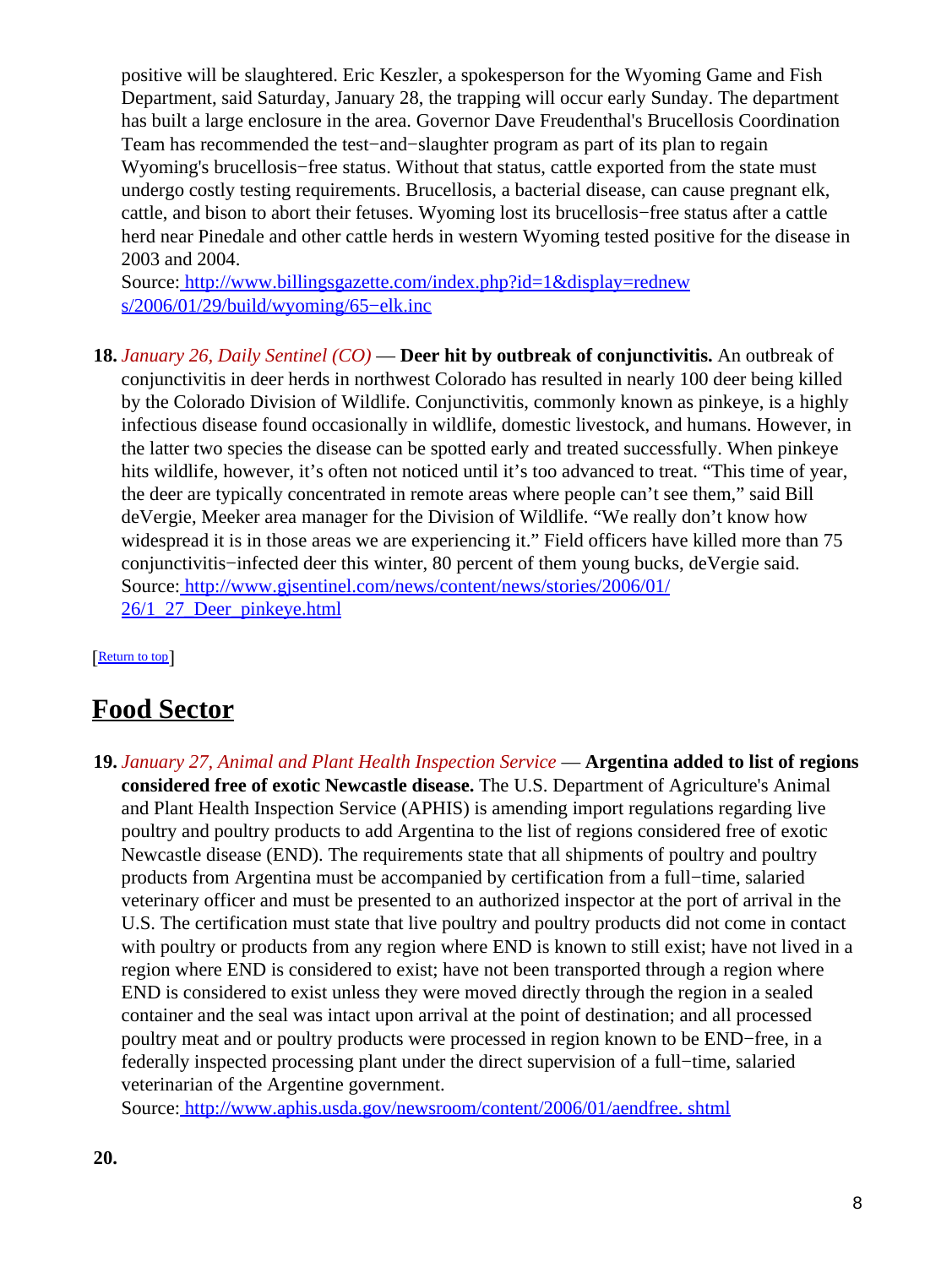*January 26, Science* — **Prions in skeletal muscles of deer with chronic wasting disease.** The emergence of chronic wasting disease (CWD) of deer and elk in an increasingly wide geographic area and the interspecies transmission of bovine spongiform encephalopathy (BSE) to humans in the form of variant Creutzfeldt Jakob disease (vCJD) have raised concerns about the zoonotic potential of CWD. Since meat consumption is the most likely means of exposure, it is of considerable importance to determine whether skeletal muscle of diseased cervids contains prion infectivity. Here bioassays in transgenic mice expressing cervid prion protein revealed the presence of infectious prions in skeletal muscles of CWD−infected deer demonstrating that humans consuming or handling meat from CWD−infected deer are at risk to prion exposure.

Source[: http://www.sciencemag.org/cgi/content/abstract/1122864v1](http://www.sciencemag.org/cgi/content/abstract/1122864v1)

#### **21.** *January 26, U.S. Food and Drug Administration* — **U.S. Food and Drug Administration**

**seeks injunction against shellfish processor.** The U.S. Food and Drug Administration (FDA) is seeking a permanent injunction against Pacific Shellfish, Inc., a seafood processor located in San Diego, CA, and its president. An injunction is a court order to stop a firm from manufacturing, distributing, processing, or shipping a product. The government's complaint, filed on January 24, 2006 by the U.S. Department of Justice in the U.S. District Court for the Southern District of California, charges the defendants with violating the Federal Food, Drug, and Cosmetic Act by permitting ready−to−eat fish held and processed in Pacific Shellfish's facility to become contaminated. According to the complaint, recent FDA inspections in 2004 and 2005 revealed the presence of Listeria monocytogenes, a disease−causing bacterium, on Pacific Shellfish's processing equipment and fish products. Inspections since 2001 have also documented persistent unsanitary conditions at the facility. FDA issued a letter to the firm on December 8, 2004, after an inspection revealed unsanitary conditions and contamination with Listeria. Although the firm promised to correct its deficiencies, a 2005 inspection found that a persistent strain of Listeria remained and the firm had not implemented all of the promised corrections. Listeria monocytogenesis the causal agent of listeriosis, a disease that can be serious, even fatal.

Source[: http://www.fda.gov/bbs/topics/news/2006/NEW01303.html](http://www.fda.gov/bbs/topics/news/2006/NEW01303.html)

**22.** *January 25, U.S. Food and Drug Administration* — **Tortillas recalled.** Del Rey Tortilleria, Inc. of Chicago, IL, is recalling FLOUR TORTILLAS because government officials have associated consumption of the flour tortillas with a series of health symptoms among individuals who complained of stomach pains, vomiting, diarrhea, nausea, and headaches. These reported symptoms typically occurred very soon after consuming the flour tortillas and resolved within one day. There does not appear to be any long−term adverse health effects. The product was distributed nationwide through food distributors and grocery stores. The affected products are all sizes and types of FLOUR TORTILLAS with the brand name Del Ray and use−by date codes of March 06, 2006 or earlier. They may be labeled as White Flour Tortillas; Tortillas de Harina; Burritos 2, 3 and 4; or Fajita 8" size. Federal and State officials have determined an association between consumption of these flour tortillas with a series of foodborne illness outbreaks, but a causative agent is still being investigated. Although the company is not certain that is products caused these symptoms, it is nevertheless recalling the product as a precaution while its investigation is continuing.

Source[: http://www.fda.gov/oc/po/firmrecalls/delrey01\\_06.html](http://www.fda.gov/oc/po/firmrecalls/delrey01_06.html)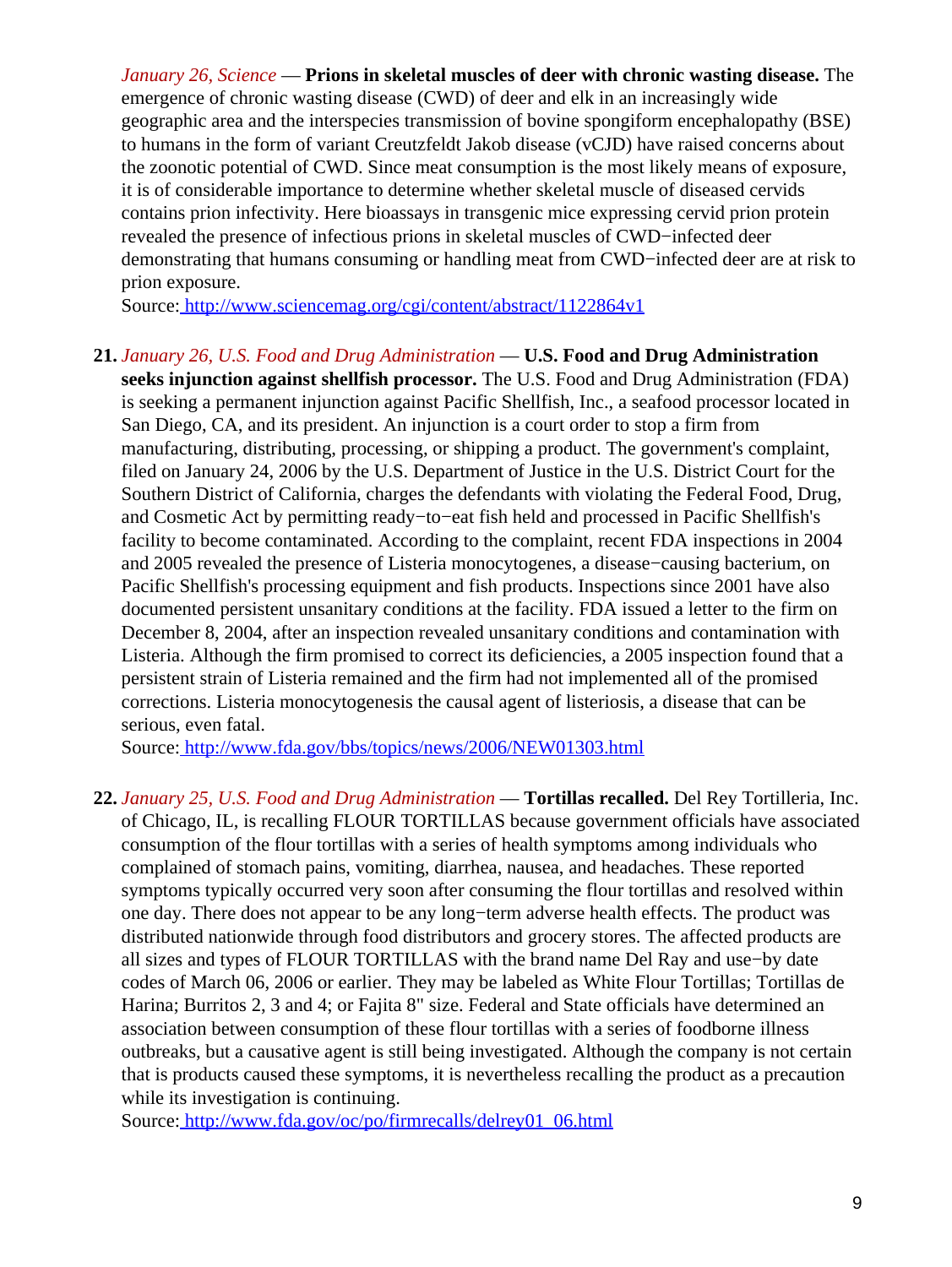# <span id="page-9-0"></span>**Water Sector**

Nothing to report. [[Return to top](#page-0-1)]

# <span id="page-9-1"></span>**Public Health Sector**

**23.** *January 29, Agence France−Presse* — **H5N1 strain of bird flu found in Cyprus.** The European Commission has said the deadly H5N1 strain of bird flu was detected in samples from the Turkish Cypriot north of Cyprus, the first ever cases to be found on the island. Cyprus lies some 45 miles from the southern coast of Turkey, where four people have died from H5N1. The Turkish cases were the first human deaths from avian influenza outside Asia. The European Union's executive arm is expected to announce soon whether the positive samples, which were tested by a British laboratory, came from two domestic poultry birds that were diagnosed with bird flu on Wednesday, January 25. The ill birds were detected on Monday, January 23, in a village near Famagusta on the eastern coast of Cyprus. Since then the Turkish Cypriot authorities have slaughtered around 1,500 poultry birds in the village. Strict checks have now been introduced at crossings between the Turkish Cypriot north of the island and the Greek Cypriot south.

Source[: http://news.yahoo.com/s/afp/20060129/hl\\_afp/healthflucypruse u\\_060129134906](http://news.yahoo.com/s/afp/20060129/hl_afp/healthflucypruseu_060129134906)

**24.** *January 28, Agence France−Presse* — **France drafts troops to fight disease in Indian Ocean island.** France is drafting 400 extra troops into the fight against mosquitoes that are spreading a crippling and incurable disease across the Indian Ocean island of Reunion, Health Minister Xavier Bertrand said. Bertrand was speaking after talks with Prime Minister Dominique de Villepin and Overseas Territories Minister Francois Baroin as the number of reported cases of the disease known as chikungunya hit 30,000 since it broke out last March. Baroin said he was also flying Monday, January 30, to Reunion together with dozens of health experts and extra equipment to strengthen the care of sufferers. The 400 troops, already stationed on the island, would add to the more than 1,500 people engaged in the campaign to eliminate the mosquitoes. Villepin's office said Saturday, January 28, that Paris would be stepping up efforts to combat the disease in liaison with the World Health Organization.

Chikungunya information: [http://www.phac−aspc.gc.ca/msds−ftss/msds172e.html](http://www.phac-aspc.gc.ca/msds-ftss/msds172e.html) Source[: http://news.yahoo.com/s/afp/20060128/hl\\_afp/francereunionhea](http://news.yahoo.com/s/afp/20060128/hl_afp/francereunionhealth_060128195748;_ylt=AhtbZt_mtl8FfEvmKxfXqbiJOrgF;_ylu=X3oDMTBiMW04NW9mBHNlYwMlJVRPUCUl) [lth\\_060128195748;\\_ylt=AhtbZt\\_mtl8FfEvmKxfXqbiJOrgF;\\_ylu=X3oD](http://news.yahoo.com/s/afp/20060128/hl_afp/francereunionhealth_060128195748;_ylt=AhtbZt_mtl8FfEvmKxfXqbiJOrgF;_ylu=X3oDMTBiMW04NW9mBHNlYwMlJVRPUCUl) [MTBiMW04NW9mBHNlYwMlJVRPUCUl](http://news.yahoo.com/s/afp/20060128/hl_afp/francereunionhealth_060128195748;_ylt=AhtbZt_mtl8FfEvmKxfXqbiJOrgF;_ylu=X3oDMTBiMW04NW9mBHNlYwMlJVRPUCUl)

**25.** *January 28, Reuters* — **United Nations may use flu−casters if pandemic hits.** The United Nations (UN) is considering using flu−casters, modeled on television weather forecasters, to publicize vital information if a global flu pandemic strikes. They could broadcast latest developments from emergency−response facilities at the UN's World Health Organization (WHO) in Geneva, Switzerland, according to David Nabarro, the UN's top influenza coordinator. "The flu−casters would draw out the maps and keep people engaged at regular intervals beaming it from the WHO bunker," Nabarro told Reuters in an interview at the World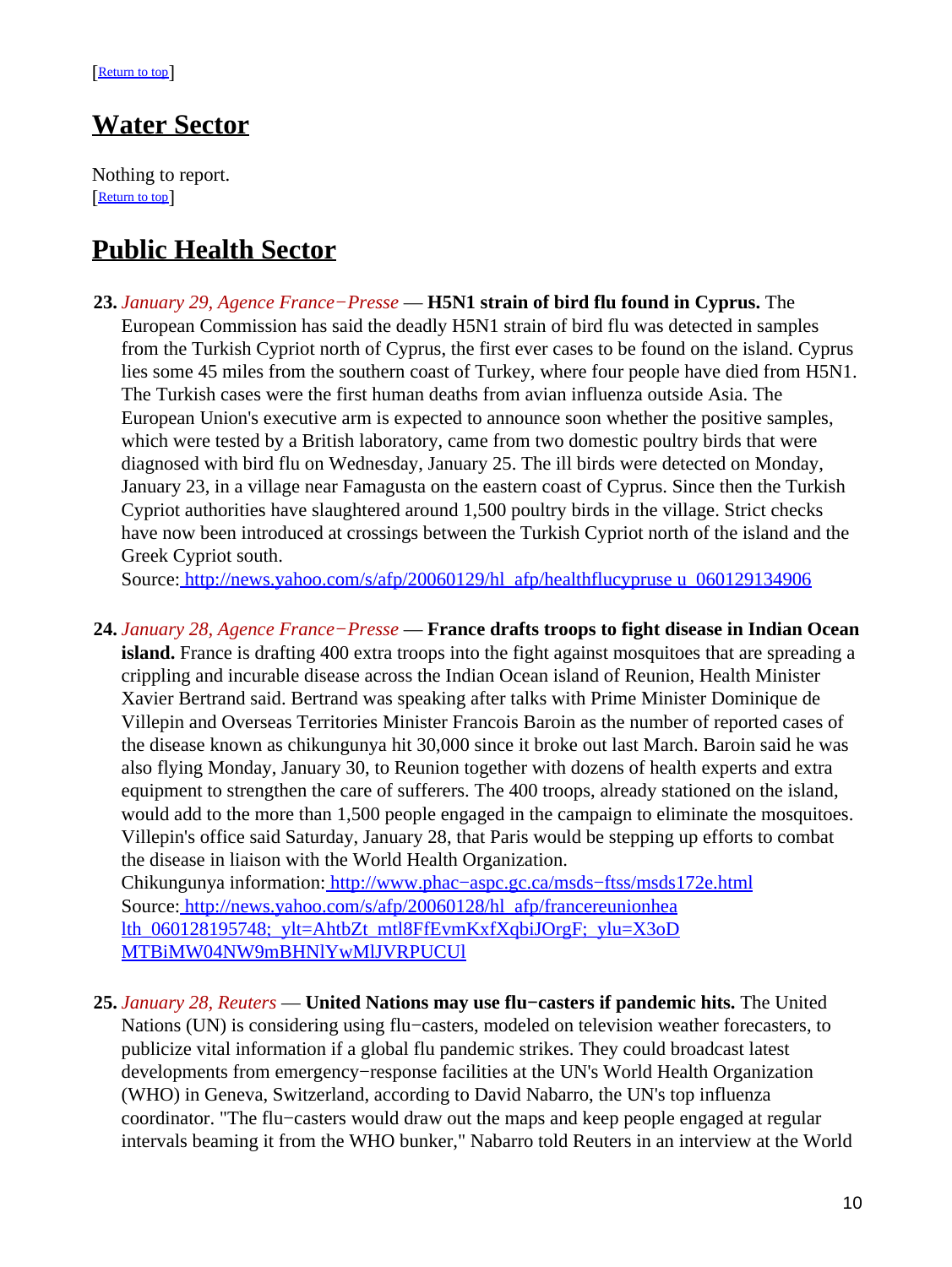Economic Forum in Davos, Switzerland. The WHO's Geneva bunker, a five million dollar facility built in a former cinema, is the world's nerve−center for tracking deadly diseases. The room will become a global command center if the H5N1 bird flu virus, which has killed at least 83 people in Asia since 2003, mutates into a form which spreads easily among humans and sparks a flu pandemic. The screen−filled bunker could link the flu−casters with TV networks via satellite feeds.

Source[: http://today.reuters.co.uk/news/newsArticle.aspx?type=worldN](http://today.reuters.co.uk/news/newsArticle.aspx?type=worldNews&storyID=2006-01-28T231834Z_01_L28274955_RTRUKOC_0_UK-DAVOS-BIRDFLU.xml&archived=False) [ews&storyID=2006−01−28T231834Z\\_01\\_L28274955\\_RTRUKOC\\_0\\_UK−DAV](http://today.reuters.co.uk/news/newsArticle.aspx?type=worldNews&storyID=2006-01-28T231834Z_01_L28274955_RTRUKOC_0_UK-DAVOS-BIRDFLU.xml&archived=False) [OS−BIRDFLU.xml&archived=False](http://today.reuters.co.uk/news/newsArticle.aspx?type=worldNews&storyID=2006-01-28T231834Z_01_L28274955_RTRUKOC_0_UK-DAVOS-BIRDFLU.xml&archived=False)

**26.** *January 26, Associated Press* — **Scientists identify bird flu genes, genomes.** Scientists who have made a big leap in unraveling the genetic code of bird flu viruses along the way found a new clue that may help explain why the H5N1 strain is so deadly. St. Jude Children's Research Hospital in Memphis, TN, is home to a remarkable viral library, samples of about 11,000 influenza viruses that Robert Webster has gathered from around the world since 1976. They're not just flu viruses that have infected people over the years, but ones from pigs and other animals −− including about 7,000 bird flu viruses, gathered from poultry, ducks, gulls, and other flocks. Thursday, January 26, St. Jude researchers reported that they have completed the first large genetic analysis of more than 300 of these bird flu viruses. They identified 2,196 bird flu genes and 160 complete genomes, doubling the amount of genetic information available for scientists to study how these viruses evolve and spread over time. Simply having that new trove of gene information −− posted in a public genetic database so that any scientist can mine it −− in itself is a huge step, said Maria Giovanni of the National Institutes of Health, which has launched a major project to map influenza genomes.

Abstract:<http://www.sciencemag.org/cgi/content/abstract/1121586v1> Source[: http://www.usatoday.com/news/health/2006−01−26−birdflueresea](http://www.usatoday.com/news/health/2006-01-26-birdflueresearch_x.htm?POE=NEWISVA) [rch\\_x.htm?POE=NEWISVA](http://www.usatoday.com/news/health/2006-01-26-birdflueresearch_x.htm?POE=NEWISVA)

- **27.** *January 26, Associated Press* — **Mayors asked to prepare for bird flu.** Many of the nation's mayors said Thursday, January 26, it's a challenge making bird flu preparation. Still, they say they're making preparations. If a global pandemic does strike, the nation's cities and towns cannot expect the federal government to save them, members of The United States Conference of Mayors were told. "Any community that fails to prepare −− with the expectation that the federal government can or will offer a lifeline −− will be tragically wrong," said Alex Azar, deputy secretary for the U.S. Department of Health and Human Services. Azar told the mayors they should plan for a worst−case scenario, the kind that occurred in 1918. Using that scenario, about 30 percent of their community would become ill, and half of those people would need significant medical attention. About two percent of the community would die. "If you run a small business where you employ 100 people, or you're a principal of a school with 100 faculty members, you need to plan on how you would operate if 30 to 40 of your people are absent from your work force" during each wave of a pandemic, he said. Source[: http://www.sfgate.com/cgi−bin/article.cgi?f=/n/a/2006/01/26/](http://www.sfgate.com/cgi-bin/article.cgi?f=/n/a/2006/01/26/national/w125147S12.DTL) [national/w125147S12.DTL](http://www.sfgate.com/cgi-bin/article.cgi?f=/n/a/2006/01/26/national/w125147S12.DTL)
- **28.** *January 10, PLoS Medicine* — **Sequence−based early warning system for the detection of MRSA outbreaks in hospitals.** The detection of methicillin−resistant Staphylococcus aureus (MRSA) usually requires the implementation of often rigorous infection−control measures.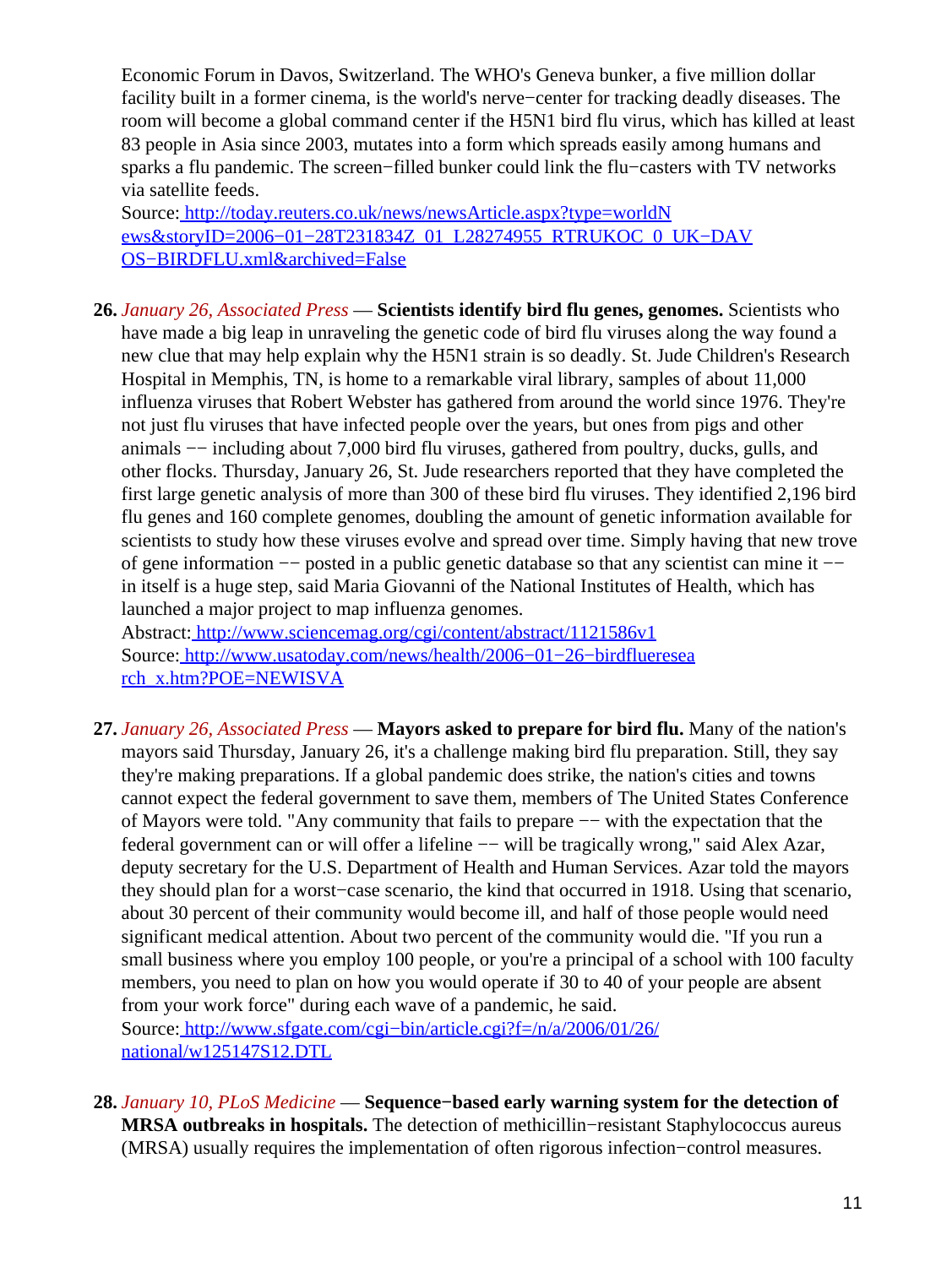Prompt identification of an MRSA epidemic is crucial for the control of an outbreak. Researchers evaluated various early warning algorithms for the detection of an MRSA cluster. Between 1998 and 2003, 557 non−replicate MRSA strains were collected from staff and patients admitted to a German tertiary−care university hospital. The repeat region of the S. aureus protein A (spa) gene in each of these strains was sequenced. Using epidemiological and typing information for the period 1998–2002 as reference data, clusters in 2003 were determined by temporal−scan test statistics. Various early warning algorithms (frequency, clonal, and infection control professionals [ICP] alerts) were tested in a prospective analysis for the year 2003. A total of 549 of 557 MRSA were typeable using spa sequencing. When analyzed using scan test statistics, 42 out of 175 MRSA in 2003 formed 13 significant clusters. These clusters were used as the "gold standard" to evaluate the various algorithms. Clonal alerts (spa typing and epidemiological data) were 100 percent sensitive and 95.2 percent specific. Frequency (epidemiological data only) and ICP alerts were 100 percent and 62.1 percent sensitive and 47.2 percent and 97.3 percent specific, respectively. Both methods exhibited a positive predictive value above 80 percent.

Source[: http://medicine.plosjournals.org/perlserv/?request=get−docum](http://medicine.plosjournals.org/perlserv/?request=get-document&doi=10.1371/journal.pmed.0030033) [ent&doi=10.1371/journal.pmed.0030033](http://medicine.plosjournals.org/perlserv/?request=get-document&doi=10.1371/journal.pmed.0030033)

[[Return to top](#page-0-1)]

# <span id="page-11-0"></span>**Government Sector**

Nothing to report. [[Return to top](#page-0-1)]

### <span id="page-11-1"></span>**Emergency Services Sector**

- **29.** *January 27, Jacksonville Daily Record (FL)* — **Fire−Rescue convention held in Florida.** Hundreds of vendors and thousands of fire and rescue personnel from around the nation gathered late last week for the Fire−Rescue East 2006 Conference and Exposition at the Osborn Center in Jacksonville, FL. The four−day conference brought more than 15,000 people to the city. Fire−Rescue East draws from more than 36 states and Canada. With the participation of national fire and rescue organizations, this event is one of the largest fire and emergency services educational events and expositions in the Southeast, according to the Foundation of Florida Fire Chiefs Association. Last year more than 11,000 people came through the city for the conference, according to Jennifer McFee, director of communications for Jacksonville and the Beaches Convention & Visitors Bureau. The event will be held in Jacksonville until 2008, after which the show will go into negotiations to stay in Jacksonville or move to another location with more convention space. The conference and exposition hosts people who manufacture and produce equipment used for fire truck and emergency teams, as well as the administrative personnel that make up those departments. It's also an opportunity for fire personnel and emergency medical technicians to keep their certifications current. Source[: http://www.jaxdailyrecord.com/showstory.php?Story\\_id=44452](http://www.jaxdailyrecord.com/showstory.php?Story_id=44452)
- **30.** *January 27, Journal−Standard (IL)* — **Federal funds secured for emergency communication in Illinois.** Congressman Don Manzullo (R−IL) announced last week that he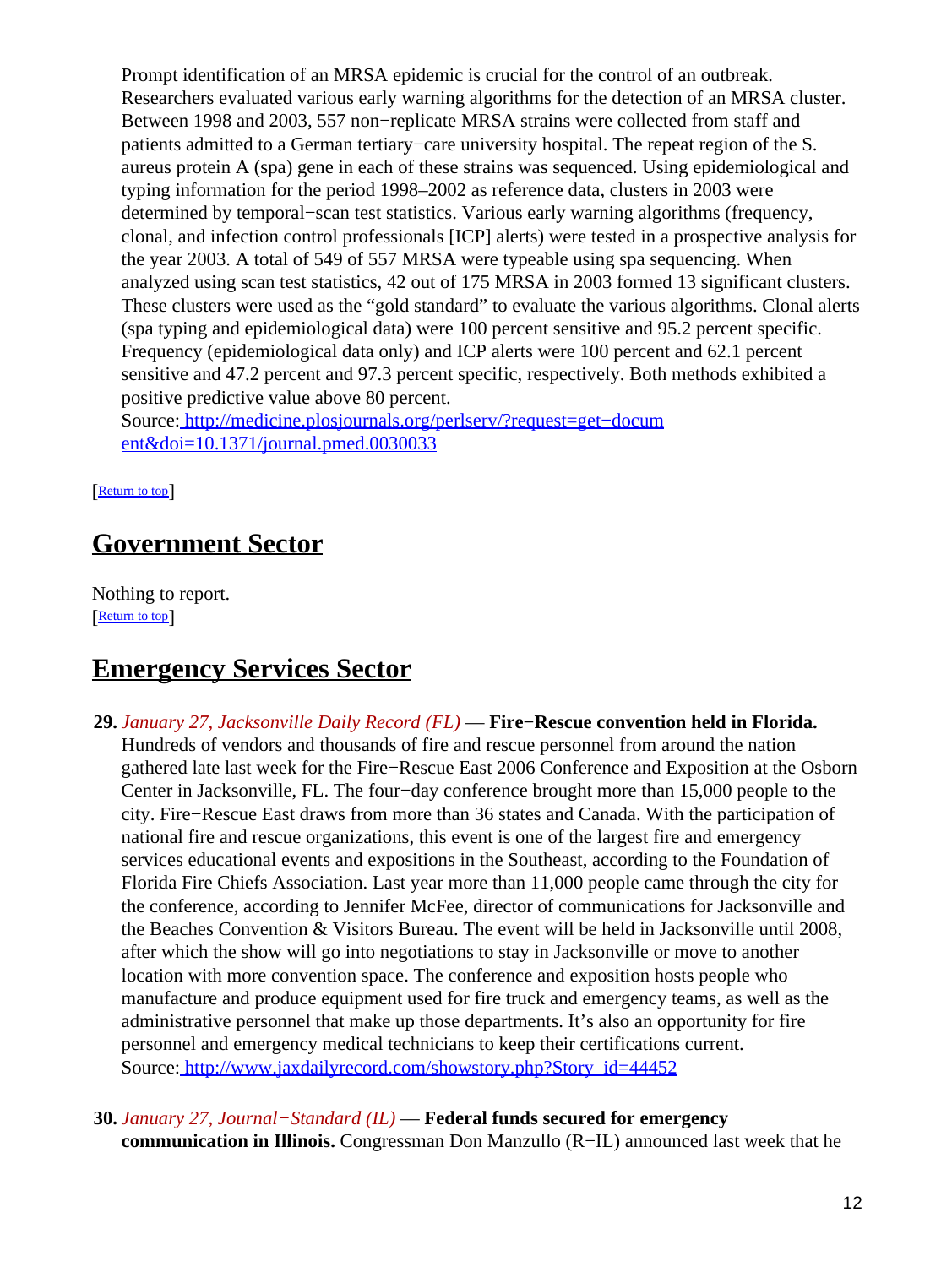has secured \$170,000 in federal money to help fund a new program designed to improve regional communications in Illinois between police and fire agencies in the event of a terrorist attack or natural disaster. The funding, which was secured as a federal earmark through the Congressional appropriations process, will help kick off the initiative known as the Prairie Shield Regional Alliance, which is a consortium of first responders from McHenry, Boone, Winnebago, Stephenson, Ogle, and DeKalb counties. The goal of the consortium is to allow police, fire and other emergency response teams in the region to communicate on a "voice, data, and video platform with interoperable capability." "This is enough to get the project started," Manzullo spokesperson Rich Carter said of the federal funding. If implemented, the Prairie Shield project would allow first responders in this region —− including police, fire agencies, and others −− to communicate on an "alternate wireless network" during significant emergencies.

Source[: http://www.journalstandard.com/articles/2006/01/26/local\\_new s/news03.txt](http://www.journalstandard.com/articles/2006/01/26/local_news/news03.txt)

#### **31.** *January 26, Trentonian (NJ)* — **New Jersey city practices response to large−scale CBRNE**

**incident.** Attendees fall ill minutes after a hockey game concludes. This was the scenario authorities were given during a joint multi−agency hazardous materials response exercise at the Sovereign Bank Arena in Trenton, NJ, Wednesday, January 25. The New Jersey National Guard's 21st Weapons of Mass Destruction−Civil Support Team along with the New Jersey State Police Hazardous Materials Response Unit, Mercer County Office of Emergency Management and the city fire department, participated in the training drill. The exercise tested the teams' skills for the possibility of a large−scale chemical, biological, radiological, nuclear and explosive (CBRNE) incident, said Lt. William McDonald, head of the hazardous materials response unit with the state police. McDonald said the scenario for the exercise −− which began around 8 a.m. EST and continued throughout the day −− was that an unknown chemical was released inside the arena, following a hockey game. Attendees became sick and unconscious, and teams had to enter for search and rescue drill. Various monitors, taking constant air samples while sending information to a centralized laptop, were placed inside and around the area. The teams wore chemical protective clothing and tested how each other's equipment, such as different communication radio systems, worked together.

Source[: http://www.zwire.com/site/news.cfm?newsid=16005186&BRD=1697&](http://www.zwire.com/site/news.cfm?newsid=16005186&BRD=1697&PAG=461&dept_id=44551&rfi=6) [PAG=461&dept\\_id=44551&rfi=6](http://www.zwire.com/site/news.cfm?newsid=16005186&BRD=1697&PAG=461&dept_id=44551&rfi=6)

#### **32.** *January 26, Federal Computer Week* — **Department of Homeland Security seeks**

**location−tracking technology.** Department of Homeland Security officials are currently evaluating white papers on technology that could help locate, for example, firefighters and other emergency responders in high−rise buildings. The Homeland Security Advanced Research Projects Agency (HSARPA) issued a broad agency announcement (BAA) last November that sought 22 different prototype technologies, including tracking capability, for emergency responders for various uses. In that HSARPA solicitation -- called the Rapid Technology Application Program −− an Advanced 3–D Locator System would help accurately track and pinpoint first responders in threatened or collapsed buildings or in underground facilities. "Accurate location and tracking is necessary in order to allow emergency managers, including fire chiefs and other incident commanders, to rapidly and effectively deploy and re−deploy their forces or understand and respond to the consequences of potential threats to their forces," according to the BAA. Capt. Vincent Doherty of the New York City Fire Department's hazardous materials operations said his department has been seeking such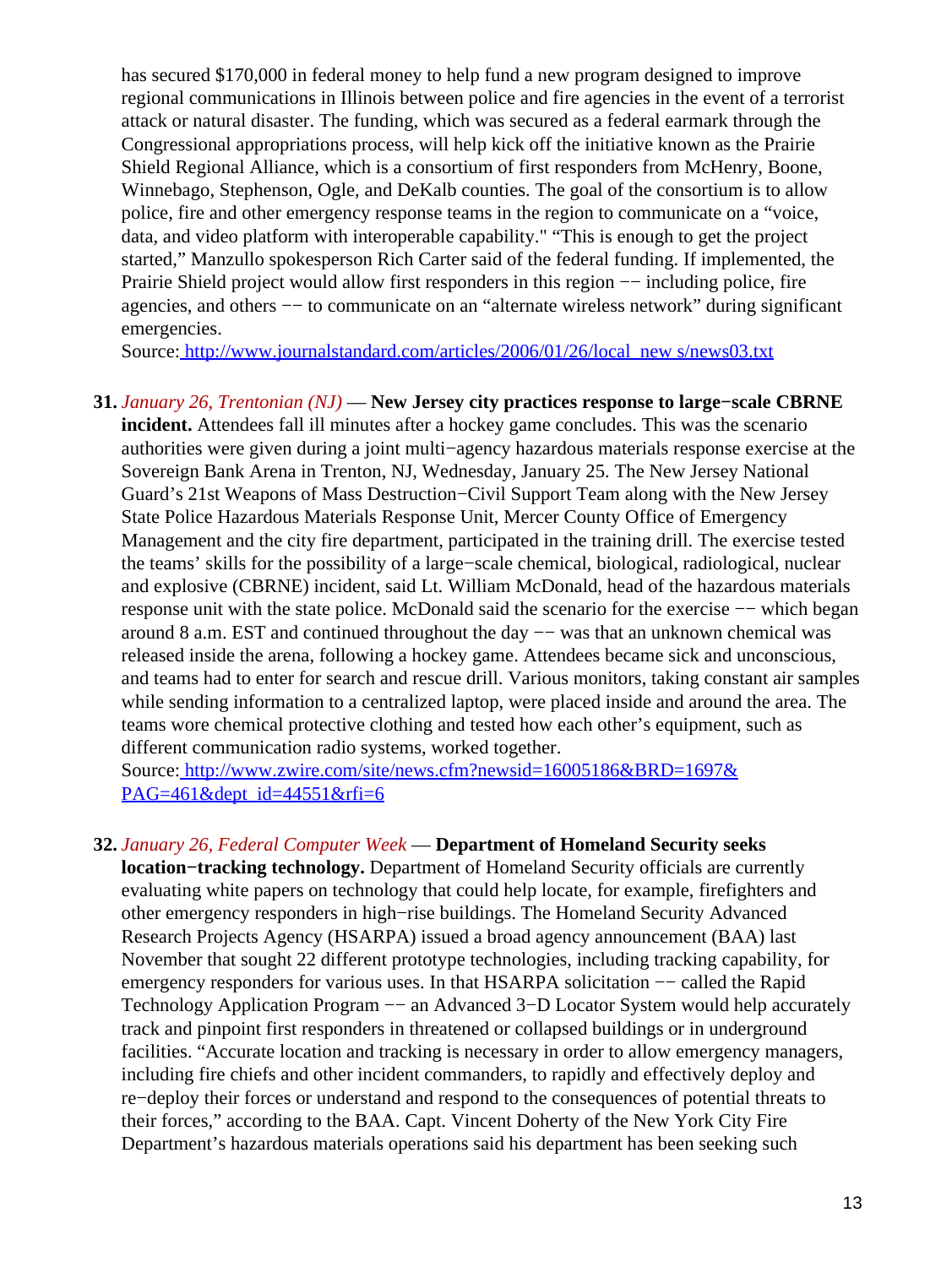technology before the 2001 terrorist attacks, when 343 firefighters and 23 police officers died responding to the World Trade Center emergency. Source[: http://www.fcw.com/article92117−01−26−06−Web](http://www.fcw.com/article92117-01-26-06-Web)

### **33.** *January 26, Indy Channel (IN)* — **Disaster officials' worst−case scenario: Indianapolis**

**flood.** Frightening and thought−provoking questions were raised at a meeting Wednesday night, January 25, about how Indiana emergency officials would handle a catastrophic flood, should one ever happen in Indianapolis. The questions were raised at a disaster−training workshop, where emergency officials put together what they called a worst−case scenario. The worst−case scenario, as officials saw it, could leave many parts of the city, including downtown Indianapolis, under water. The Geist Reservoir is one of the largest bodies of water in central Indiana. Geist was the focal point of the disaster management drill. Emergency managers considered what they would do if the dam at Geist should ever fail, which officials said is extremely unlikely. Planners admitted the worst−case scenario would probably never happen, but as emergency officials, they must be prepared for the almost unthinkable. Planners admitted that Indianapolis is not ready for a catastrophic event. "A number of organizations and agencies still have a long way to go in emergency planning. We're getting closer, but we still have a good ways to go," Indianapolis police Lt. Brian Clouse said. "These discussions help point that out."

Source[: http://www.theindychannel.com/news/6459458/detail.html](http://www.theindychannel.com/news/6459458/detail.html)

### **34.** *January 26, Post−Gazette (PA)* — **Training exercise to test readiness of Pennsylvania**

**county's emergency responders.** "Operation Urban Thunder" will begin in Westmoreland County, PA, in October with a simultaneous countywide weather crisis and a weapon of mass destruction in Greensburg. The county court house and city hall will evacuate, and Westmoreland's 4,000−plus emergency responders will scramble to secure the devastated county seat. It's the latest in Westmoreland County public safety department's full−scale training exercises, "the biggest one yet attempted," according to safety director Rich Matason. Urban Thunder will continue for 24 hours, testing the responses of the county's emergency operations center and public safety department, as well as any of the county's 118 fire departments, 38 emergency medical providers, and 40−plus police departments who choose to take part. The faux crisis will strike on a Friday and force city and county officials to enact their emergency backup plans. The "continuity of government" aspect is especially pertinent in light of post−Katrina government breakdowns seen along the Gulf Coast in 2005, Matason said. But make−believe trauma is only a part of the 2006 plan, Matason said. The county's much−touted 800−megahertz emergency radio system still needs improving, and the department is applying for grants to buy repeater units to better serve weak areas.

Source[: http://www.post−gazette.com/pg/06026/644101.stm](http://www.post-gazette.com/pg/06026/644101.stm)

#### [[Return to top](#page-0-1)]

# <span id="page-13-0"></span>**Information Technology and Telecommunications Sector**

### **35.** *January 26, FrSIRT* — **Cisco VPN 3000 concentrator remote denial of service**

**vulnerability.** A vulnerability has been identified in Cisco VPN 3000 series concentrators, which could be exploited by remote attackers to cause a denial of service. The error in the HTTP service (enabled by default) that does not properly handle specially crafted requests,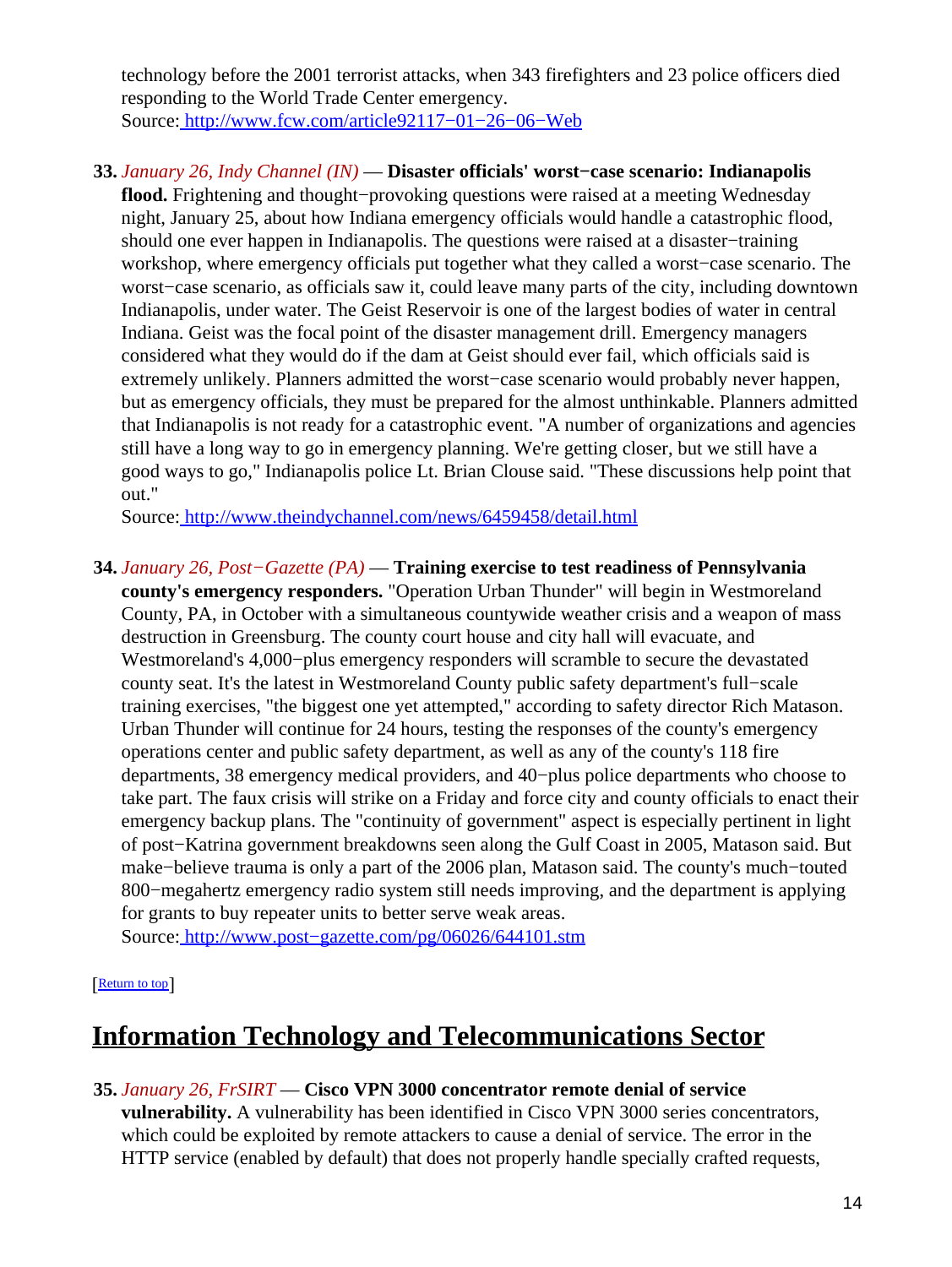which could be exploited by remote attackers to cause a vulnerable device to reload and drop user connections. Solution: Upgrade to Cisco VPN 3000 series software version 4.7.2.B or later[: http://www.cisco.com/pcgi−bin/tablebuild.pl/vpn3000−3des](http://www.cisco.com/pcgi-bin/tablebuild.pl/vpn3000-3des) Source[: http://www.frsirt.com/english/advisories/2006/0346](http://www.frsirt.com/english/advisories/2006/0346)

### **36.** *January 26, FrSIRT* — **Sophos anti−virus products ARJ archives security bypass**

**vulnerability.** A vulnerability has been identified in various Sophos anti−virus products, which could be exploited by attackers or malware to bypass scan detection measures. This flaw is due to an error in the anti−virus engine that does not properly handle specially crafted ARJ archives, which could be exploited by attackers or malware to prevent a vulnerable antivirus from scanning infected or malicious archives. Solution: This vulnerability has been fixed in Sophos anti−virus versions 5.1.4, 4.5.9, 4.6.9 and 4.02. Source[: http://www.frsirt.com/english/advisories/2006/0347](http://www.frsirt.com/english/advisories/2006/0347)

**37.** *January 26, Hackers Center Security Portal* — **Microsoft Internet Explorer does not honor ActiveX.** Internet Explorer (IE) fails to properly check the kill bit for ActiveX controls, which may allow a remote attacker to execute arbitrary code on a vulnerable system. By convincing a user to view a specially crafted HTML document an attacker could execute arbitrary code with the privileges of the user. Depending on the ActiveX control being used, an attacker may be able to take other actions. There are a number of significant vulnerabilities in technologies involving the IE domain/zone security model, local file system (Local Machine Zone) trust, the Dynamic HTML (DHTML) document object model in particular, proprietary DHTML features; the HTML Help system, MIME type determination, the graphical user interface (GUI), and ActiveX. These technologies are implemented in operating system libraries that are used by IE and many other programs to provide Web browser functionality. IE is integrated into Windows to such an extent that vulnerabilities in IE frequently provide an attacker significant access to the operating system.

Source[: http://www.hackerscenter.com/archive/view.asp?id=22251](http://www.hackerscenter.com/archive/view.asp?id=22251)

**38.** *January 26, Security Focus* — **Researchers: Rootkits headed for BIOS.** Insider attacks and industrial espionage could become stealthier by hiding malicious code in the core system functions available in a motherboard's flash memory, researchers said on Wednesday, January 25, at the Black Hat Federal Conference. A collection of functions for power management, known as the Advanced Configuration and Power Interface (ACPI), has its own high−level interpreted language that could be used to code a rootkit and store key attack functions in the Basic Input/Output System (BIOS) in flash memory, according to John Heasman, principal security consultant for UK−based Next−Generation Security Software. The researcher tested basic features, such as elevating privileges and reading physical memory, using malicious procedures that replaced legitimate functions stored in flash memory. "Rootkits are becoming more of a threat in general — BIOS is just the next step," Heasman said during a presentation at the conference. "While this is not a threat now, it is a warning to people to look out." The worries come as security professionals are increasingly worried about rootkits. While some attacks have attempted to affect a computer's flash memory, the ability to use the high−level programming language available for creating ACPI functions has opened up the attack to far more programmers.

Source[: http://www.securityfocus.com/news/11372](http://www.securityfocus.com/news/11372)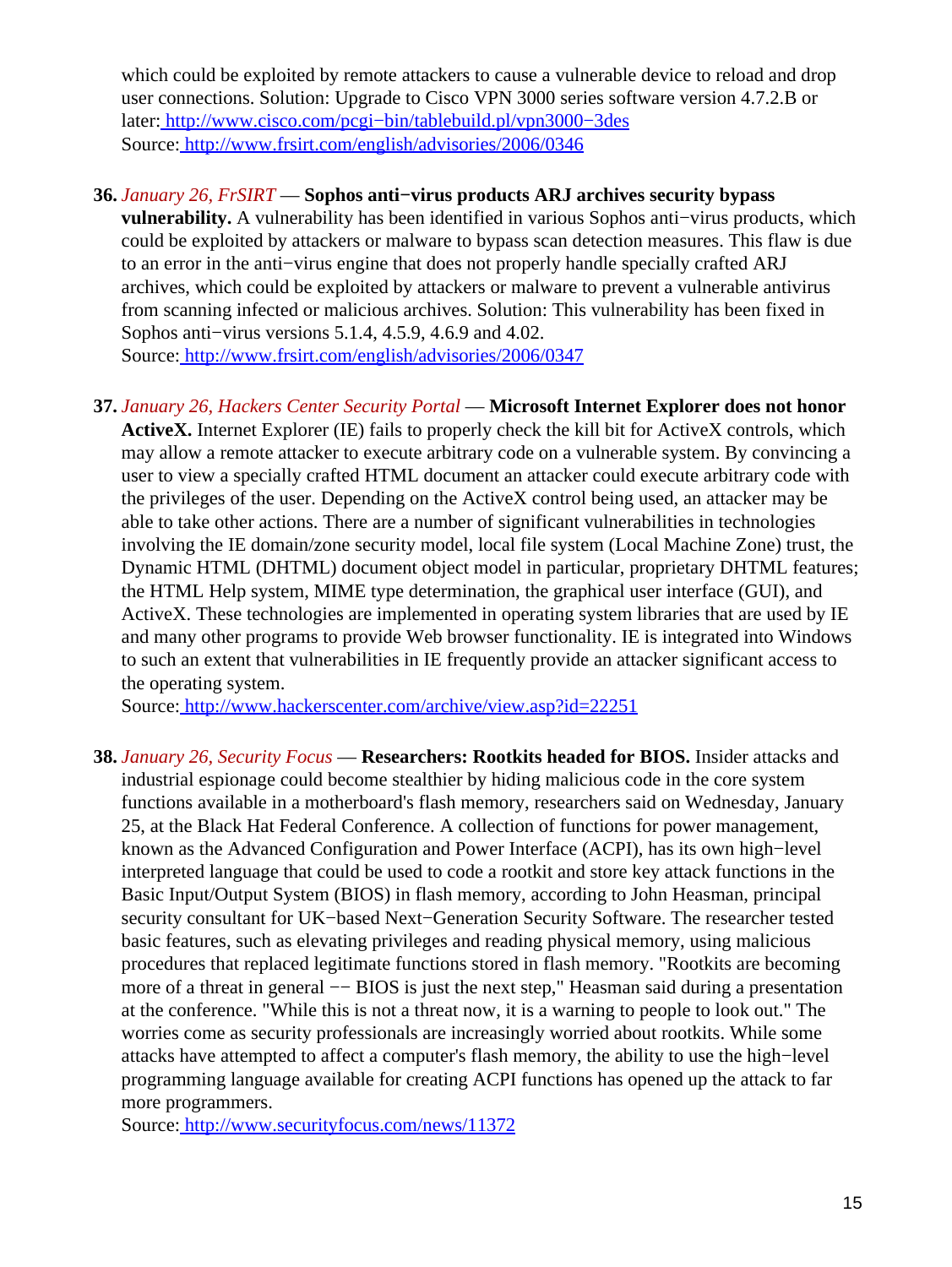- **39.** *January 26, eWeek* — **Oracle advises users: Patch critical hole −− now.** Oracle is advising its customers to quickly apply a database patch for a flaw security experts are calling "very severe." Security experts warn the hole could allow even unsophisticated users to take control of Oracle databases. The patch, known as DB18, fixes a hole that affects most supported versions of the Oracle database software, including Oracle versions 8, 9 and 10. The hole is "very severe" and allows users to bypass the Oracle database's authentication and become administrative "super users," according to Shlomo Kramer, CEO of Imperva, which discovered the hole. However, Kramer and others say Oracle may be downplaying the seriousness of the threat out of concern that malicious hackers could be tipped off to the severity of the issue. Oracle Corp. said that it patches security holes in the order of their severity and categorized DB18 as a serious vulnerability with the potential for wide impact in the January Critical Patch Update [CPU], according to an e−mail statement. Researchers in Imperva's Application Defense Center discovered the security hole "a few months ago," though it has existed for years, Kramer said. "It goes all the way back to Version 8, but it wasn't patched until now." Source[: http://www.eweek.com/article2/0,1895,1915359,00.asp](http://www.eweek.com/article2/0,1895,1915359,00.asp)
- **40.** *January 26, CNET News* — **Politicians call for better phone record privacy.** In response to disclosures about phone records being sold on the Internet, politicians want federal regulators to verify that the biggest service providers are adequately protecting their customers' information. According to a letter sent by the chairmen of the U.S. House of Representatives Energy and Commerce Committee, all telecommunications providers must "certify annually" with the Federal Communications Commission (FCC) that they are in compliance with the federal rules. The politicians asked the FCC to turn over the latest certifications from the five largest wireless and wireline providers, along with statements from the companies describing "how their internal procedures protect the confidentiality of consumer information." Citing their ongoing investigation about the matter, the legislators imposed a Monday, January 30, deadline. The House returns from its winter recess Tuesday, January 31. The issue of the illicit brokering of phone records has drawn attention recently, with carriers such as T−Mobile, Verizon Wireless and Cingular Wireless and also the state of Illinois filing suits against third−party brokers accused of the practice. On Monday, January 23, T−Mobile landed a temporary restraining order, which prohibits at least two companies from directly or indirectly obtaining its customers' information.

Letter sent by the chairman of the U.S. House of Representatives Energy and Commerce Committee: [http://markey.house.gov/docs/privacy/iss\\_privacy\\_ltr060123.p df](http://markey.house.gov/docs/privacy/iss_privacy_ltr060123.pdf) Source[: http://news.com.com/Politicians+call+for+better+phone+record](http://news.com.com/Politicians+call+for+better+phone+record+privacy/2100-1036_3-6031916.html?tag=cd.top) [+privacy/2100−1036\\_3−6031916.html?tag=cd.top](http://news.com.com/Politicians+call+for+better+phone+record+privacy/2100-1036_3-6031916.html?tag=cd.top)

**41.** *January 26, eWeek* — **Apple's switch to Intel could allow OS X exploits.** The recent move by Apple Computer to begin shipping Macintosh computers that use microprocessors from Intel could open the door to more attacks against computers running the company's OS X operating system, security experts warn. The change could put more pressure on Apple to build security features into OS X. In an e−mail statement, the company said that the security technologies and processes that have made Mac OS X secure for PowerPC remain the same for Intel−based Macs. However, using the Intel x86 platform pulls Macintosh systems onto the same platform used by Microsoft's Windows computers, a prime target of the hacking community for years. "Attackers have been focused on the [Intel] x86 for over a decade. Macintosh will have a lot more exposure than when it was on PowerPC," said Oliver Friedrichs, a senior manager at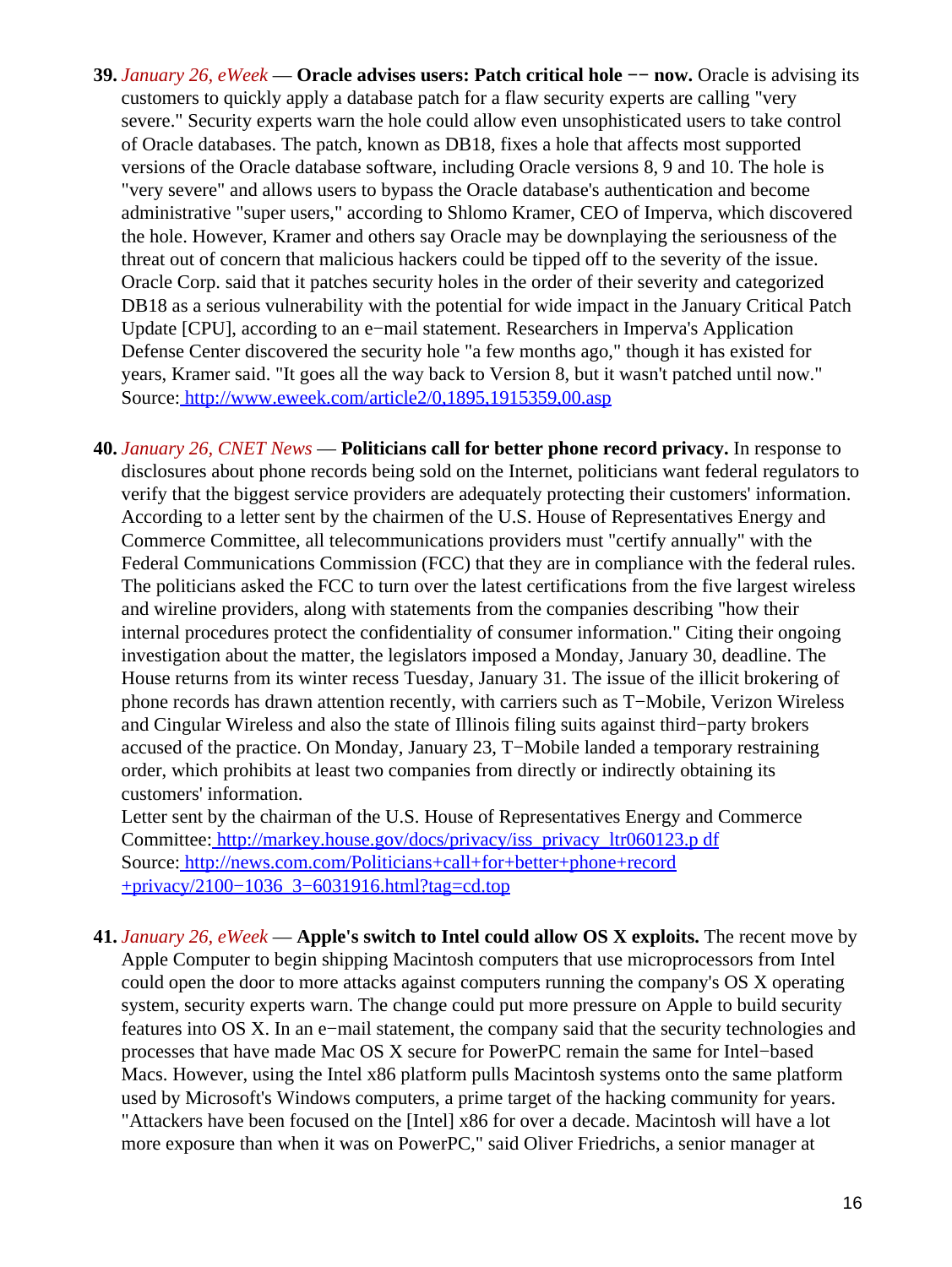Symantec Corp. Security Response. There are many more malicious hackers who understand the x86 architecture in−depth than understand the PowerPC. And attackers have access to hundreds of documents and examples of how to exploit common vulnerabilities on x86, whereas exploits for PowerPC are far fewer, Friedrichs said. Source[: http://www.eweek.com/article2/0,1895,1915923,00.asp](http://www.eweek.com/article2/0,1895,1915923,00.asp)

### **Internet Alert Dashboard**

### **DHS/US−CERT Watch Synopsis**

<span id="page-16-0"></span>**Over the preceding 24 hours, there has been no cyber activity which constitutes an unusual and significant threat to Homeland Security, National Security, the Internet, or the Nation's critical infrastructures.**

**US−CERT Operations Center Synopsis:** US−CERT is receiving reports of a new destructive email worm known as CME 24, which will actively disable anti−virus software on a host system and will also overwrite users' data files on the third of every month. This worm affects all recent versions of Microsoft Windows. CME 24 is also known as Nyxem.E, Blackmal.E, MyWife.d, BlackWorm, Tearec.A, Grew.a, and Kama Sutra.

This malcode spreads primarily by harvesting email addresses from files on the local machine and then emailing itself as an executable attachment. It uses subject lines such as "Photos", "\*Hot Movie\*", and "Miss Lebanon 2006" to entice the user into opening the attachment. As soon as the attachment is executed, the user's system is immediately infected. Infected hosts within a network enclave will also try to spread locally through network shares with weak passwords.

On the third of every month, CME 24 will over−write users' files on all accessible drives with the message "DATA Error [47 0f 94 93 F4 F5]". This will happen approximately 30 minutes after the user logins to the infected machine. The files affected by this variant will have the following file extensions: .doc, .xls, .mdb, .md3, .ppt, .pps, .zip, .rar, .pdf, .psd, and .dmp.

The infected host will also access a website containing a counter. The web counter shows how many machines have been infected, although it is expected that an infected machine may access that website on multiple occasions, thus inflating the number. The web counter has shown consistent growth with over 500,000 infections on Saturday and is now currently showing over 700,000 infections. FBI agents have received log data that resided on the web server, and is sharing the bulk data with US−CERT for analysis.

As CME 24 disables anti−virus systems, it leaves infected computers wide open to attack by other malware variants. All major anti−virus companies are offering signature files that should prevent infection. In addition, major anti–virus vendors are offering tools and instructions for removing this variant from their systems.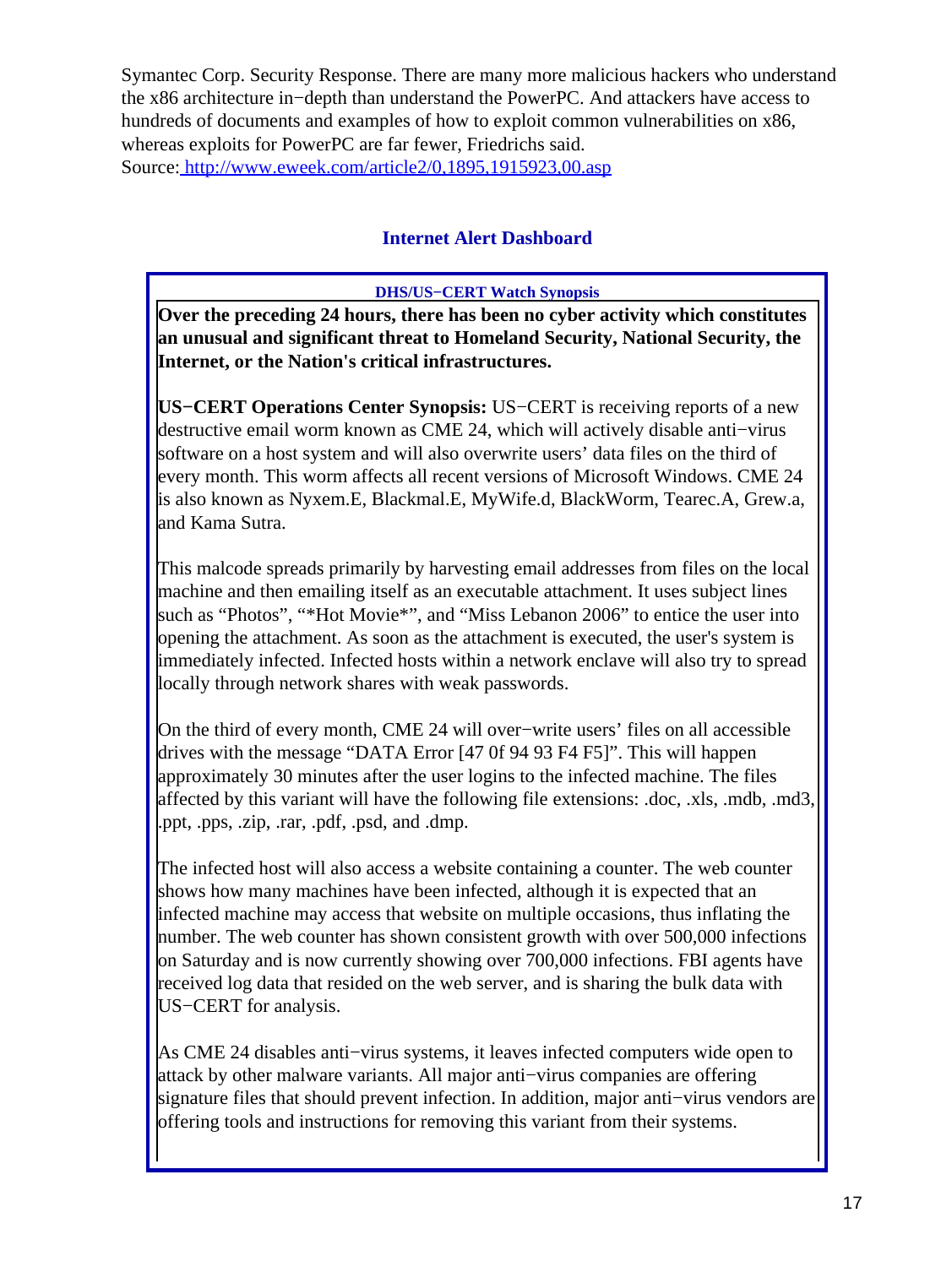| US–CERT has not received any reports of infections within the Federal space.<br>Currently, US–CERT is coordinating the analysis of log file data that could be an<br>indicator of infected systems, and will be distributing notifications to affected parties.                                                                     |                                                                                                                                                                                                                                                        |  |
|-------------------------------------------------------------------------------------------------------------------------------------------------------------------------------------------------------------------------------------------------------------------------------------------------------------------------------------|--------------------------------------------------------------------------------------------------------------------------------------------------------------------------------------------------------------------------------------------------------|--|
| Nyxem Mass-mailing Worm US-CERT is aware of a new mass mailing worm<br>known as Nyxem (CME–24). This worm relies on social engineering to propagate.<br>Specifically, the user must click on a link or open an attached file. The Nyxem worm<br>targets Windows systems that hide file extensions for known file types (this is the |                                                                                                                                                                                                                                                        |  |
| default setting for Windows XP and possibly other versions). The worm's icon makes<br>it appear to be a WinZip file. As a result, the user may unknowingly execute the<br>worm. For more information please review: http://cme.mitre.org/data/list.html#24                                                                          |                                                                                                                                                                                                                                                        |  |
| US–CERT strongly encourages users not to follow unknown links, even if sent by a<br>known and trusted source. Users may also wish to visit the US-CERT Computer<br>Virus Resources for general virus protection information at URL:                                                                                                 |                                                                                                                                                                                                                                                        |  |
| http://www.us-cert.gov/other_sources/viruses.html<br><b>Current Port Attacks</b>                                                                                                                                                                                                                                                    |                                                                                                                                                                                                                                                        |  |
|                                                                                                                                                                                                                                                                                                                                     |                                                                                                                                                                                                                                                        |  |
| Top 10 Target Ports                                                                                                                                                                                                                                                                                                                 | 1026 (win-rpc), 6881 (bittorrent), 6346 (gnutella-svc), 445<br>(microsoft-ds), 4556 (---), 25 (smtp), 6348 (---), 139<br>$(net bios-ssn),$ 32768 (HackersParadise), 54000 $(--)$<br>Source: http://isc.incidents.org/top10.html; Internet Storm Center |  |
| To report cyber infrastructure incidents or to request information, please contact US-CERT at soc@us-cert.gov or visit<br>their Website: www.us-cert.gov.                                                                                                                                                                           |                                                                                                                                                                                                                                                        |  |
| Information on IT information sharing and analysis can be found at the IT ISAC (Information Sharing and Analysis Center)<br>Website: https://www.it-isac.org/.                                                                                                                                                                      |                                                                                                                                                                                                                                                        |  |

**[Return to top](#page-0-1)** 

# <span id="page-17-0"></span>**Commercial Facilities/Real Estate, Monument &Icons Sector**

**42.** *January 27, Associated Press* — **NORAD rehearsing Super Bowl security.** The North American Aerospace Defense Command (NORAD) on Thursday, January 26, practiced its plan to protect Detroit's Ford Field from an air attack on Super Bowl Sunday, February 5, a concern spawned by the terrorist attacks of September 11, 2001. The exercise run by the joint Canadian and American command, which defends North American from missile and air attacks, was hampered by "weather issues" and will be redone next week, Canadian Forces Maj. Darren Steele said. Hundreds of people, including controllers, fighter pilots, an E−3 Airborne Early Warning and Control System aircraft, several civilian aircraft, and air refueling tankers took part in the exercise. Next Wednesday, February 1's exercise will be on the same scale. Since the September 11 attacks, NORAD jets have patrolled the skies through Operation Noble Eagle. Fighters have responded to more than 2,000 air events in the United States and Canada and have flown more than 40,000 sorties.

Source[: http://www.king5.com/sports/stories/NW\\_012706SHBnoradJG.43e2 db62.html](http://www.king5.com/sports/stories/NW_012706SHBnoradJG.43e2db62.html)

**43.** *January 27, Reuters* — **Italy on alert for terror at winter games.** Italy is prepared for any kind of terrorist attack linked to the Winter Olympics and is ready to re−introduce border controls if necessary ahead of the games that begin in two weeks, top security officials said on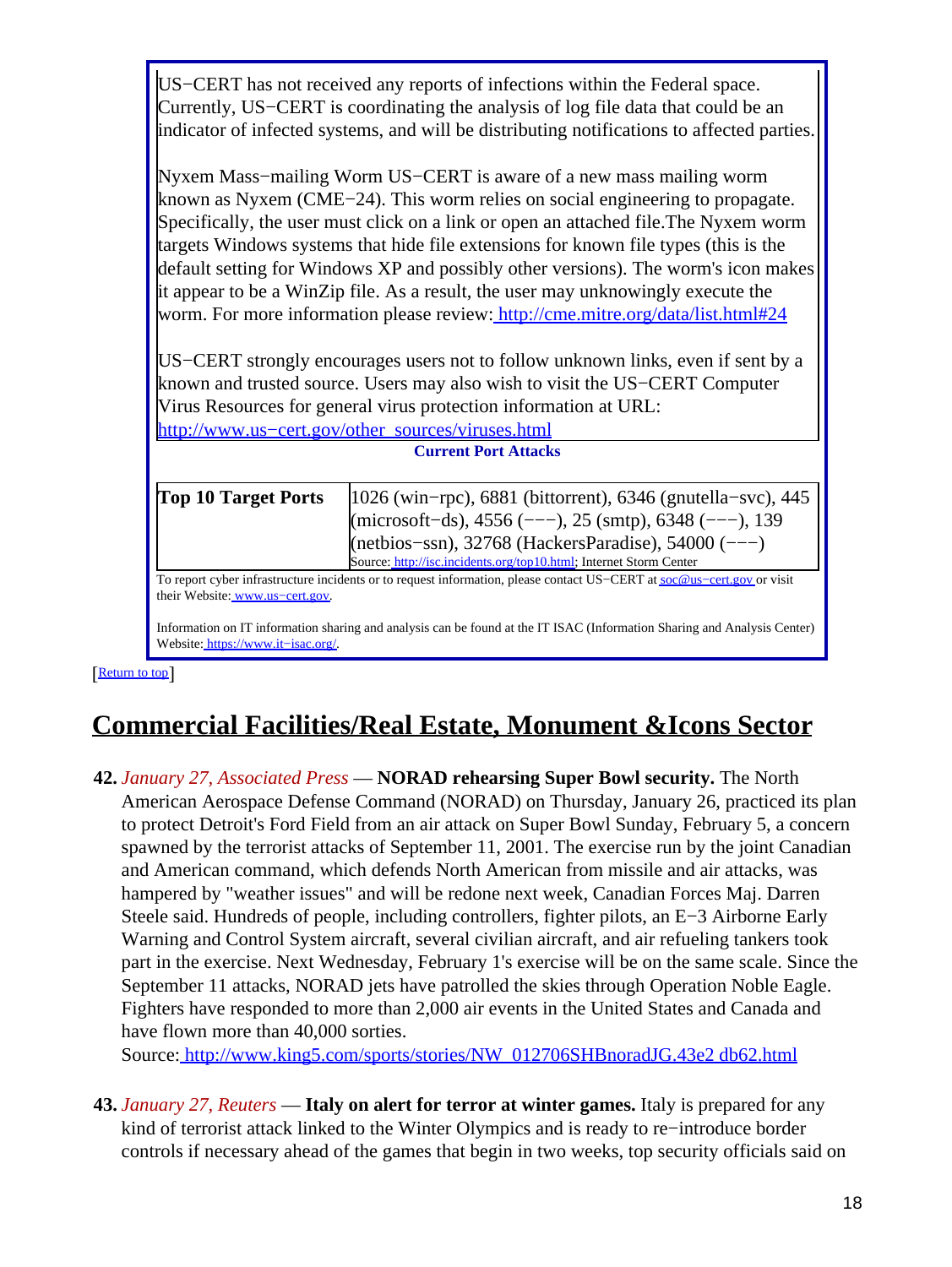Friday, January 27. The security and Interior Ministry officials briefing reporters also said that security agents coming in with teams for the February 10−26 games in the Turin area of northern Italy would not be allowed to carry their own weapons. They said Italy was ready for any eventuality that might disrupt the games and had set up a special squad to react to nuclear, biological, chemical or dirty−bomb threats. "At this time we are not aware of any terrorist threat," one top security official said. "But experience teaches us that the overlapping of several big, important events, such as the elections (and the Olympics) can be a temptation, a time of danger, and this is why our level of attention is at a very high level," he said. The campaign for Italy's national elections in April will start officially on February 11, one day after the games start.

Source[: http://ca.today.reuters.com/news/newsArticle.aspx?type=topNe](http://ca.today.reuters.com/news/newsArticle.aspx?type=topNews&storyID=2006-01-27T163134Z_01_L27274942_RTRIDST_0_NEWS-OLYMPICS-SECURITY-COL.XML&archived=False) ws&storyID=2006-01-27T163134Z\_01\_L27274942\_RTRIDST\_0\_NEWS-OL [YMPICS−SECURITY−COL.XML&archived=False](http://ca.today.reuters.com/news/newsArticle.aspx?type=topNews&storyID=2006-01-27T163134Z_01_L27274942_RTRIDST_0_NEWS-OLYMPICS-SECURITY-COL.XML&archived=False)

[[Return to top](#page-0-1)]

# <span id="page-18-0"></span>**General Sector**

Nothing to report. [[Return to top](#page-0-1)]

### **DHS Daily Open Source Infrastructure Report Contact Information**

<span id="page-18-1"></span>[DHS Daily Open Source Infrastructure Reports](http://www.dhs.gov/iaipdailyreport) – The DHS Daily Open Source Infrastructure Report is a daily [Monday through Friday] summary of open−source published information concerning significant critical infrastructure issues. The DHS Daily Open Source Infrastructure Report is archived for ten days on the Department of Homeland Security Website: <http://www.dhs.gov/iaipdailyreport>

### **DHS Daily Open Source Infrastructure Report Contact Information**

| Content and Suggestions:                   | Send mail to dhsdailyadmin@mail.dhs.osis.gov or contact the DHS<br>Daily Report Team at (703) 983–3644.                      |
|--------------------------------------------|------------------------------------------------------------------------------------------------------------------------------|
| Subscription and Distribution Information: | Send mail to dhsdailyadmin@mail.dhs.osis.gov or contact the DHS<br>Daily Report Team at (703) 983–3644 for more information. |

### **Contact DHS**

To report physical infrastructure incidents or to request information, please contact the National Infrastructure Coordinating Center at [nicc@dhs.gov](mailto:nicc@dhs.gov) or (202) 282−9201.

To report cyber infrastructure incidents or to request information, please contact US–CERT at soc@us–cert.gov or visit their Web page at www.us−cert.gov.

#### **Department of Homeland Security Disclaimer**

 The DHS Daily Open Source Infrastructure Report is a non−commercial publication intended to educate and inform personnel engaged in infrastructure protection. Further reproduction or redistribution is subject to original copyright restrictions. DHS provides no warranty of ownership of the copyright, or accuracy with respect to the original source